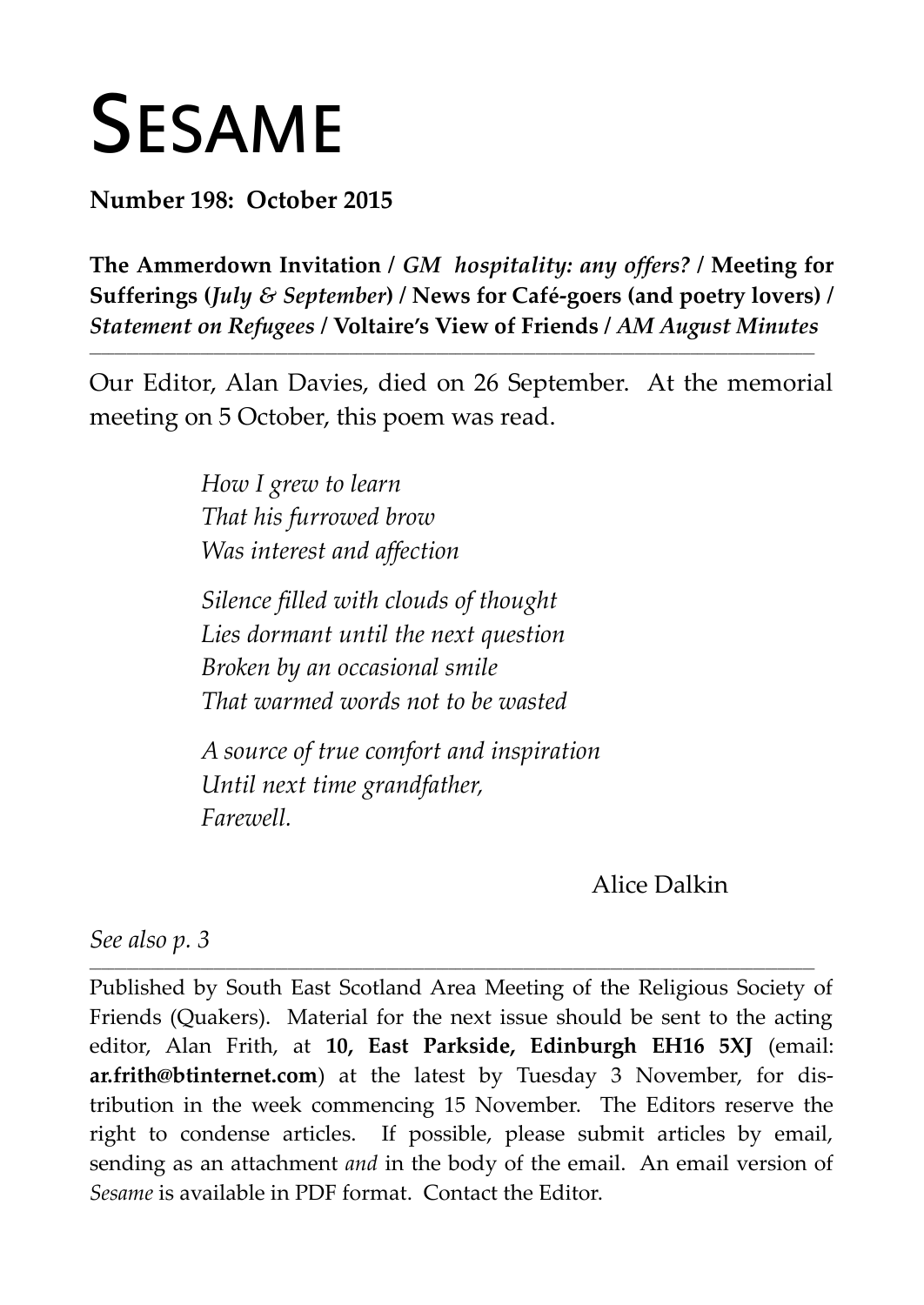## SOUTH EAST SCOTLAND AREA MEETING

## **Saturday 24 October 2015, 11 am at Edinburgh Quaker Meeting House, 7 Victoria Terrace**

Dear Friends,

Please find below a draft outline agenda for our next meeting. Various aspects of our social responsibility provide much of the substance of what promises to be an interesting and challenging meeting, and I hope many of you will be able to come.

**Phil Lucas**, for the clerking team

- 1. Worship
- 2. Introductions
- 3. Minutes of last meeting, 29 August 2015
- 4. Matters arising:
	- a) Militarisation in society
		- *any further reports from local meetings?*
		- - *representation at the Woodbrooke course in February* (names still sought)
	- b) Representatives to National Outreach Conference in February
	- c) Terms of reference for our Social Responsibility Working Group
- 5. 'Living Our Values'
	- A session on money and pensions, led by Duncan Wallace of the Social Responsibility Working Group

Lunch

- 6. Our prison ministry report from our Quaker Prison Minister
- 7. Membership matters
- 8. Review of the Area Meeting an update on progress
- 9. Appointments
- 10. Our Quaker concern for housing report from Alastair Cameron
- 11. The work of the Social Responsibility Working Group: report of the event they organised on 5 October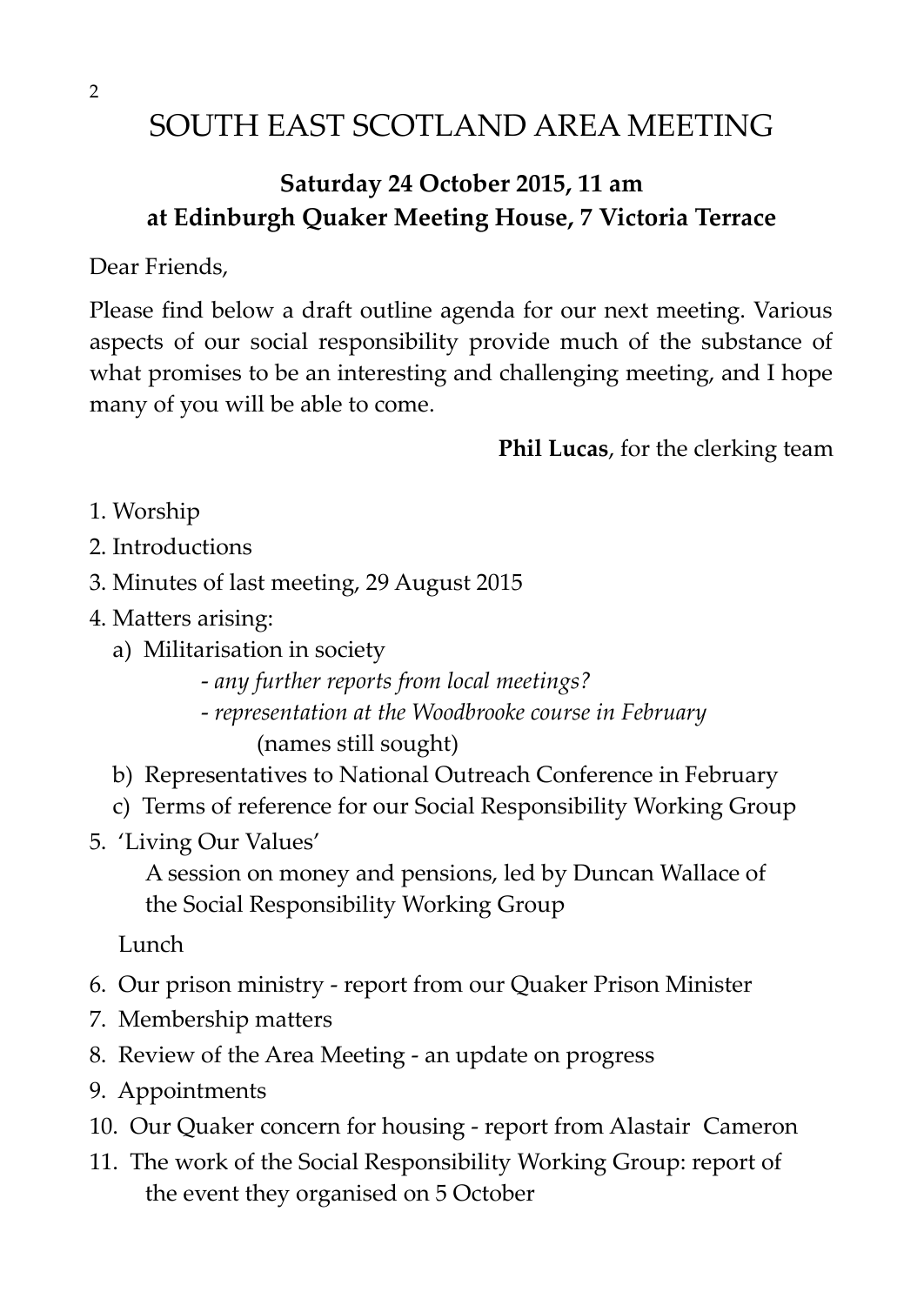## *Alan Davies*

Writing in *Sesame* in October 2010, in what was his first substantive article as editor, Alan Davies took as his starting point the fact that Frank Kermode, the then lately-deceased critic, had called his autobiography *Not Entitled* - the cry in the wartime Royal Navy when a sailor, parading to receive his pay, was to get nothing, his due amount having been completely swallowed by 'mulcts' (*i.e.* fines). Kermode felt the phrase summed up his own life; and Alan wrote:

"If so successful a man never lost his sense of his own unworthiness, it is not surprising that many of us labour under this weight of inadequacy, never accepting reassurances and certain that we are about to be exposed. This is not humility, it is not modesty; it is a cripplingly negative presumption, almost a self-loathing. How sad!

"The Advice on vocal ministry (No. 13) tells us:

*When prompted to speak, wait patiently to know that the leading and the time are right; but do not let a sense of your own unworthiness hold you back.*

"Except in that strict naval meaning we are all entitled: we may aim to be modest and generous but we should never regard ourselves as unworthy. We feel unworthy not because we lack skills, knowledge, experience, beauty: it is because we doubt our own selfhood. To that we are all entitled."

This seems to me typical: a positive and important thought, but emerging from what might seem a presumption of general bleakness. Until, through working with him on this newsletter, I got to know him better, I used to find his spoken ministry, which others valued highly, somewhat gloomy, or even—and I write as one who would bring back PMs and MMs, and unmix the *Queries* from the *Advices*—in Quaker terms, reactionary. At times, I felt he could be; but I always looked forward to our *Sesame* sessions, when, having finished preparing the text (or even as we were working) we talked politics, discussed books, shared thoughts about Quaker history, and swapped favourite poems. (Not an equal exchange: he offered Emily Dickinson, and got back 'How I Brought the Good News from Ghent to Aix (or Vice Versa)' by Yeatman & Sellar.) I will miss our meetings; and I will miss him.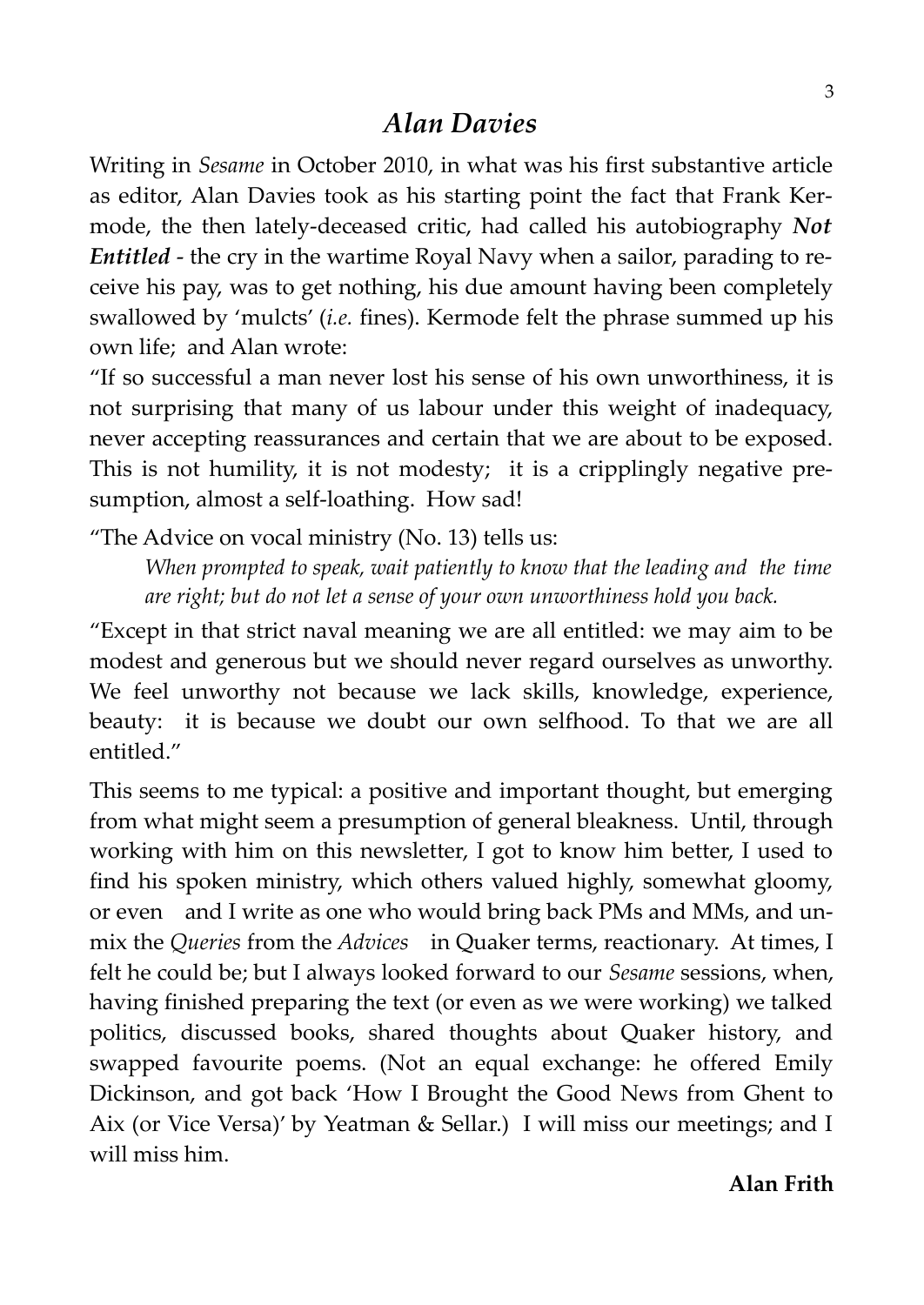At its meeting in Perth in September, the Northern Friends Peace Board considered the following document, produced by a group that included Diana Francis, who delivered the 2015 Swarthmore Lecture, *Faith, Power and Peace.* (She mentioned it in the Lecture: see p. 75 of the printed version.) Friends are invited to consider the questions at the end and respond directly to the group.

**Sustainable Security: The Ammerdown Invitation**

## **Security for the future - In search of a new vision**

*We are a group of people involved in peace-building work who are increasingly concerned about the future of peace and security here in the UK and worldwide. We believe that our own government is not responding effectively to the challenges of the new century, but, with a marked change of course, it could be. We would like to begin a public conversation about this in the UK. We have outlined some initial thoughts on a vision for a more peaceful, less insecure world. A summary is below; the full text (8 pages) is at www.opendemocracy.net/ammerdown-invitation. These thoughts are just one contribution among many possible others; we would welcome your responses and your own ideas.*

Anxiety about the future is growing. Violence is escalating in the Middle East and beyond. Financial worries and concerns about our changing society are widespread. Consumer economies are dangerously damaging the earth's ecology, rapidly depleting natural resources and driving rich and poor people further apart. These major drivers of insecurity are disrupting societies across the world, but governments have been unwilling or unable to respond, or have made matters worse. A number of governments, including our own, are investing heavily in their armed forces, expecting to control the global security environment by projecting power abroad.

Our political class has yet to adapt to these realities. The devastating failures of the US-led, UK-supported wars in Afghanistan, Iraq and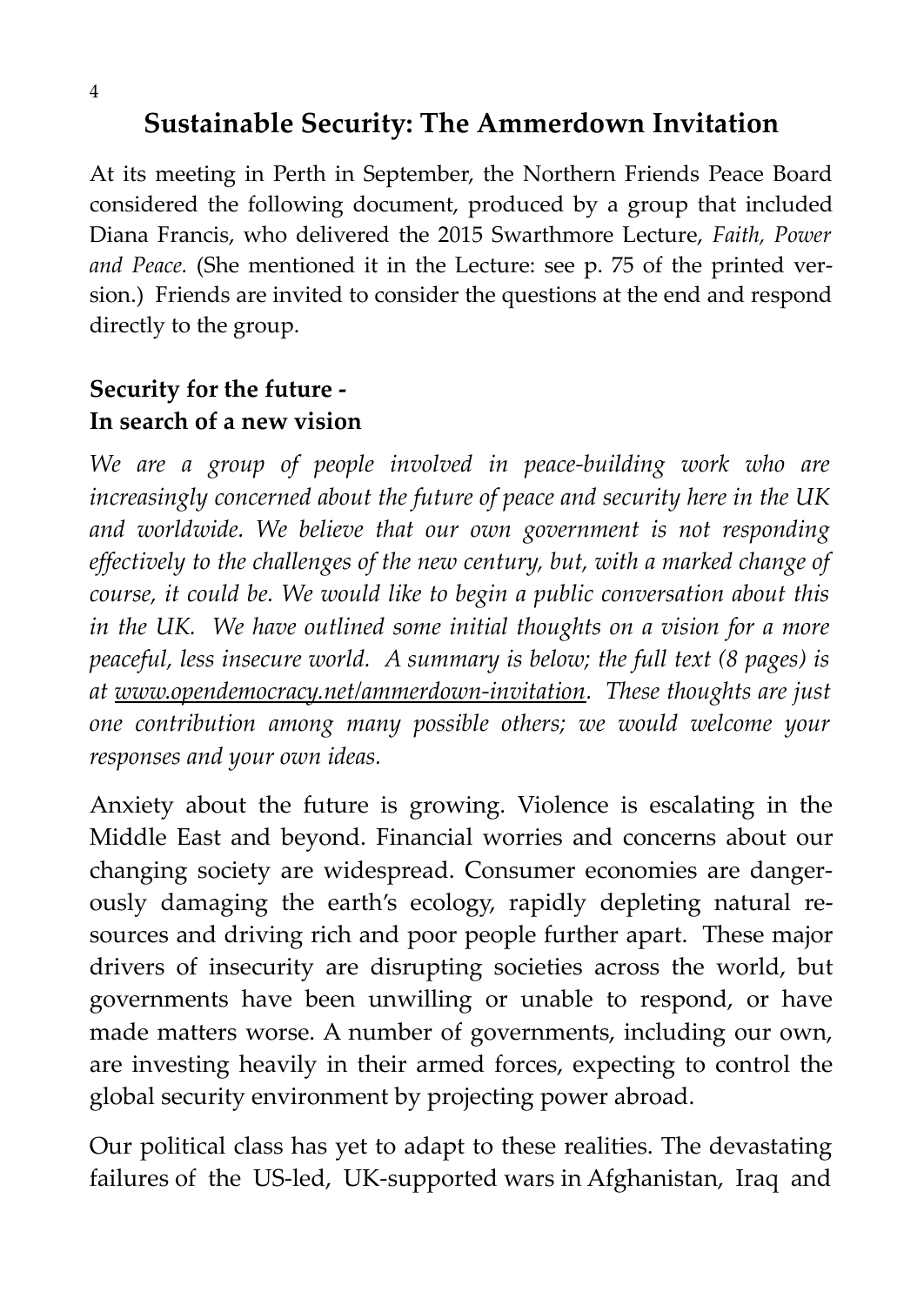Libya have shown that sustainable security will not be achieved by strategies centred on military intervention. At home, ''counter-terrorism' policies have curtailed hard-won rights and liberties. The government's approach to dealing with 'radicalisation' and 'extremism' is deepening alienation and mistrust between communities.

We believe that a more peaceful, less insecure future is possible. Although the challenges are severe, they are not beyond the imaginative, intellectual, and practical resources available. But for a change of course we need to begin from the recognition that we share a common humanity with fundamentally the same needs, desires, hopes and fears, and that we can only live as part of a planetary ecology which is now straining under our weight. Whether our world becomes more or less secure could well come to depend on the kind of future we choose to believe in.

We think that a strategy for sustainable security would take account of the following points:

- What does security mean? The government's strategy views security mainly in terms of military responses to perceived threats. We believe that the true meaning of security is deeper and broader: freedom from fear, freedom from want, and freedom to live in dignity. This suggests societies in which everyone has access to decent work, food, health care and education, a safe place to call home, and communities of people who support each other.
- On what does this depend? Our future security lies not in rugged individualism and the survival of the strongest, but in recognising our common interdependence. We believe our better future will depend on greater social, economic and ecological responsibility. Instead of using power to control and dominate, it must be used more to achieve shared goals equitably through cooperation and negotiation. This involves us all, not only governments, in responsibilities that are local national and global.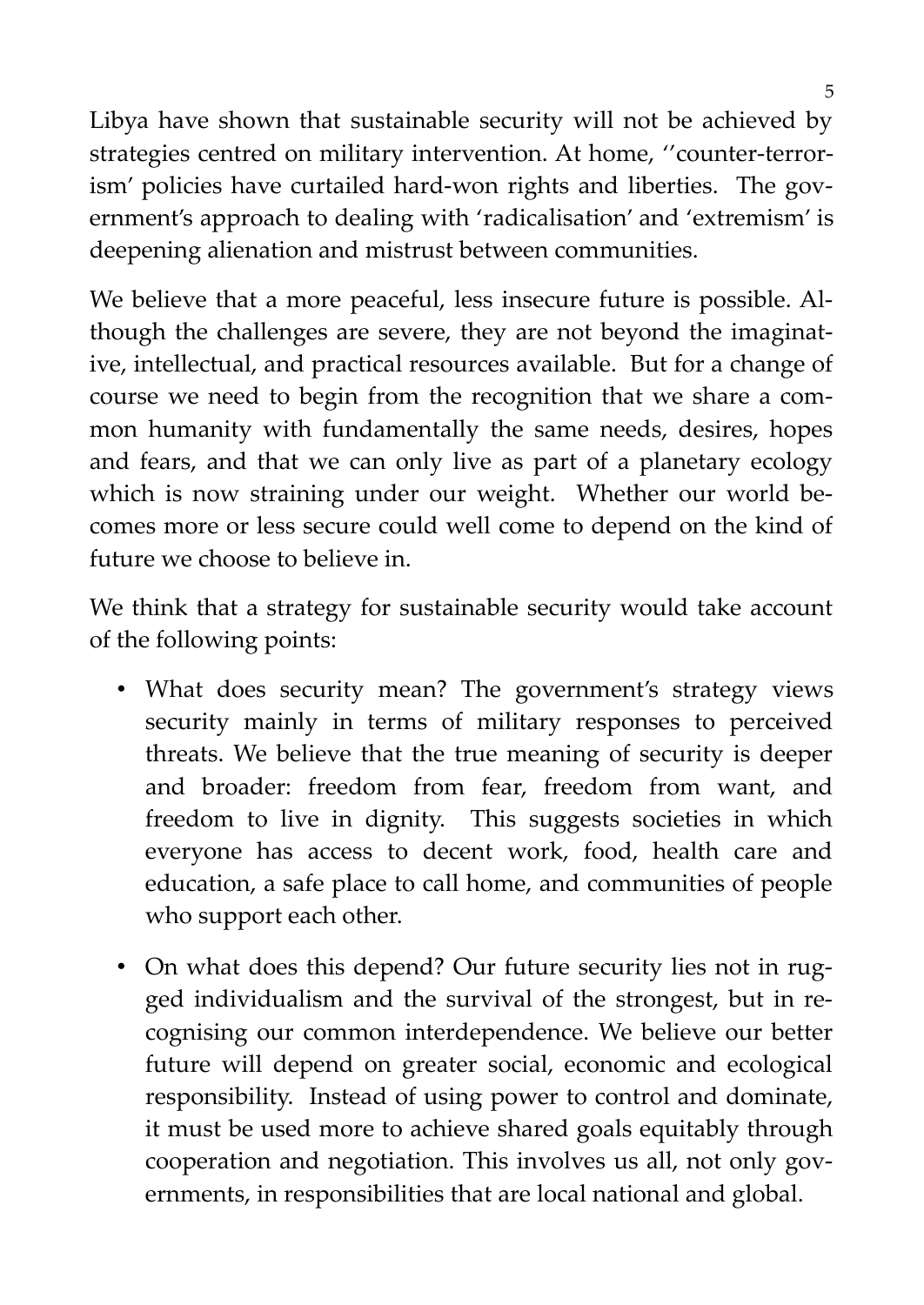- How could we move towards this now? Since the greatest drivers of insecurity include climate change, economic inequality, social and political marginalisation and loss of natural resources, a strategy for sustainable security would respond far more vigorously to these challenges. It would invest strongly in state and civic capacities for conflict prevention and peacebuilding. And it would work to convert the arms industry to socially useful production, draw back the UK's heavy defence spending, and decommission its nuclear weapons. Rather than follow the lead of the world's predominant superpower, the UK's foreign policy would seek progressive alliances with likeminded governments and people's movements.
- And in the longer term? Our future security can only grow from social, political and economic arrangements that are fairer and more ecologically responsible than those we have now. We have to ask: Who makes the decisions, how, and in whose interests? Power is increasingly concentrated in international institutions and corporations that are far from our democratic reach. Ordinary citizens are disenfranchised: democratic forums nationally and globally need urgent reform and renewal.
- Can it be done? We are not proposing a utopia, just a different direction of travel. Our multiple global crises gravely threaten our common security, but are also an unprecedented incentive to renew our democratic institutions and foster cooperation between peoples, leading towards a worldwide sense of humanity as a global community. From our experience of peacebuilding work, we believe that only a public conversation, to which people from all backgrounds contribute, is capable of ushering in the substantial changes in thinking that are needed.

We would like to begin this conversation now, and we hope you will join us to share your views.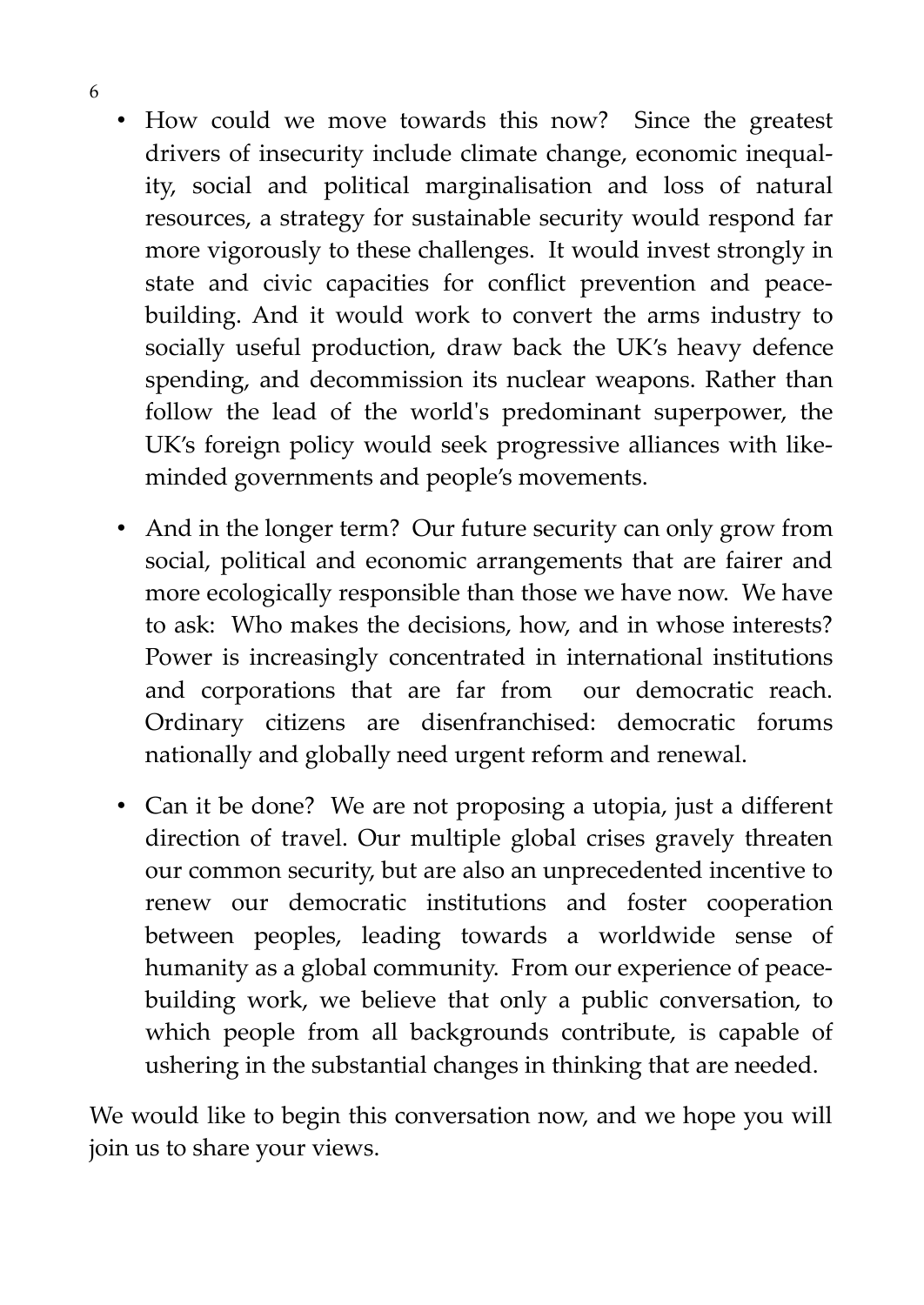## **Questions**

- 1. What does 'security' mean to you? How does this compare with your understanding of the term 'national security'?
- 2. Should security begin at home, or does our security depend on security elsewhere in the world?
- 3. The UK is the sixth-largest military spender in the world. To what extent does this keep us safe? To what extent is it part of the problem?
- 4. The government's national security strategy is focused primarily on 'projecting power' abroad. We believe that security depends more on tackling the underlying causes of insecurity, such as economic inequality, social and political marginalisation, climate change, reckless exploitation of natural resources and global militarisation, among others. What do you think?
- 5. Who do you think is responsible for building security? What roles should the government play? What roles do you see for citizens?
- 6. Do you agree that a change of course is needed? If so, what can be done now, and how will it be achieved in the long term?

#### **Contact:** ammerdown.invitation@gmail.com

## **Residential General Meeting: Accommodation Still Sought**

**\_\_\_\_\_\_\_\_\_\_\_\_\_\_\_\_\_\_\_\_\_\_\_\_\_\_\_\_\_\_\_\_\_\_\_\_\_\_\_\_\_\_\_\_\_\_\_\_\_\_\_\_\_\_\_\_\_\_\_\_\_\_\_\_\_\_\_\_\_\_\_\_\_\_\_\_\_\_\_\_\_\_\_\_\_\_\_\_\_\_\_\_\_\_\_\_\_\_\_\_\_\_\_\_\_\_\_\_\_\_\_\_\_\_\_\_\_**

Residential General Meeting is being hosted by South East Scotland AM on 14-15 November this year. Sessions will be held at Edinburgh Meeting House (7 Victoria Terrace), and bed & breakfast accommodation is needed for Friends travelling from other parts of Scotland. If, for the nights of 13th and 14th November, you could provide a bed, and a simple continental-style breakfast next morning, please get in touch with Rachel Fitzgerald on (0131) 669 6166; email **rachelfitzg@googlemail.com**.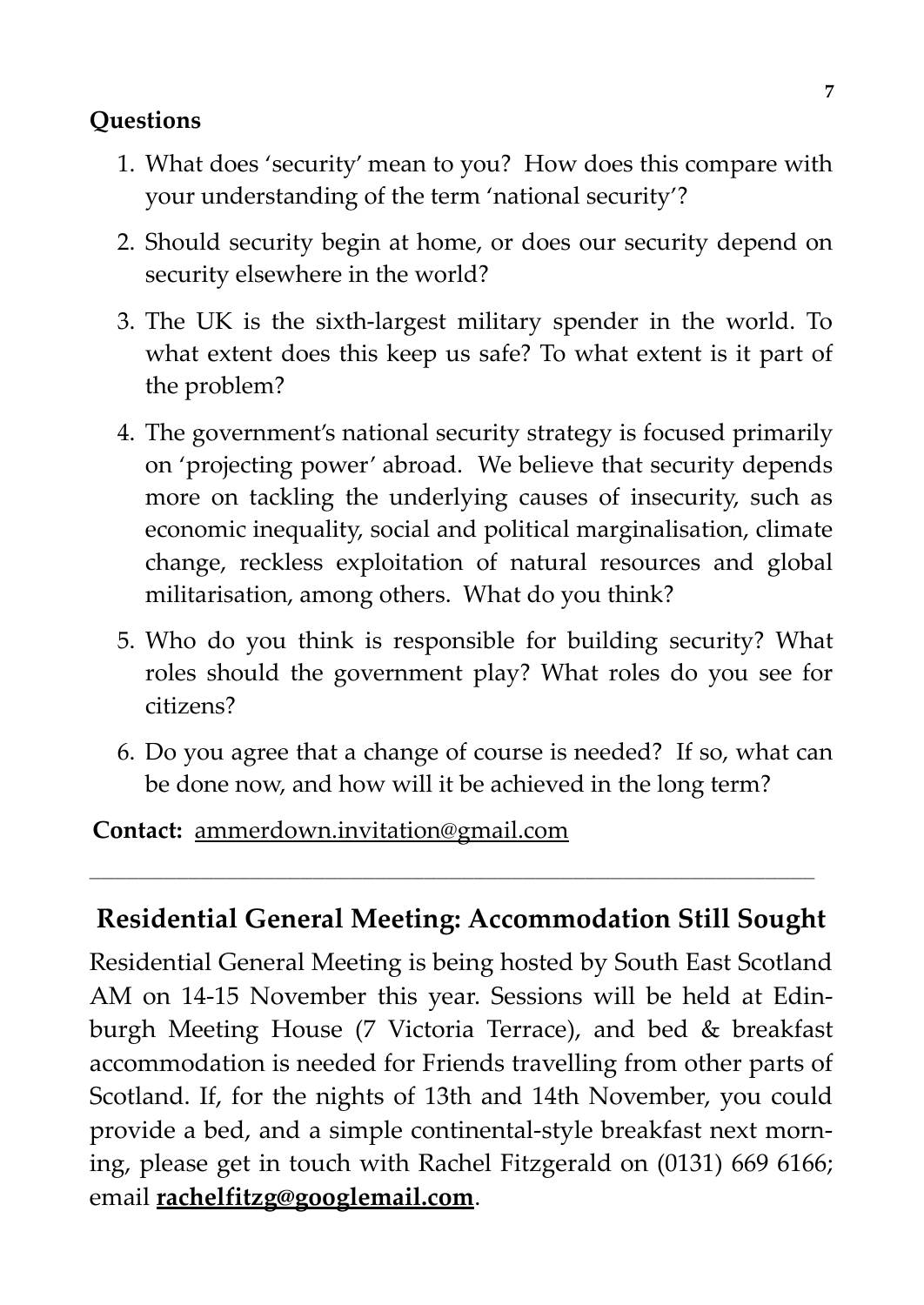## **Meeting for Sufferings**

*Meeting for Sufferings has met twice since last reported in* Sesame; *Henry S. Thompson, our new rep., brings us up to date.*

## *4 July 2015*

Henry Thompson and Kate Arnot were present, representing South East Scotland AM on Sufferings for the first time. As many of those in the room were new, the morning's sessions were devoted to introducing Meeting for Sufferings: its history, its work, its procedures, and its place in the overall structure of Britain Yearly Meeting.

We were reminded that Suffering is once again, harking back to its origins in the 1670s, responsible for recording the names and situations of any Friend in court or in prison for conscience's sake. The Recording Clerk, Paul Parker, offered the insight that Meeting for Sufferings is the only part of Britain Yearly Meeting which has, on a regular and ongoing basis, an overview of *all* the activities of and within BYM, centrally and locally, internally and externally.

Throughout the morning, the words "visionary" and "prophetic" recurred, from many different people, as the core role of Meeting for Sufferings.

Among the actual business of the day, we received minutes from Yearly Meeting 2015, in particular [Minute 36,](http://old.quaker.org.uk/sites/default/files/YM-2015-Minutes.doc) now being referred to as the "Call for Equality".

Paula Harvey at Friends House is contact point for information about an (invitation-only) threshing event at Woodbrooke in September, to explore actions in progress or contemplated with respect to BYM engagement with the problem of housing. It will be led by Quaker Housing Trust.

On the issue of refugees/migrants in the Mediterranean, the Quaker Council for European Affairs (QCEA) have an Alert Network, which you can join online to receive information about how you can help with actions they are recommending.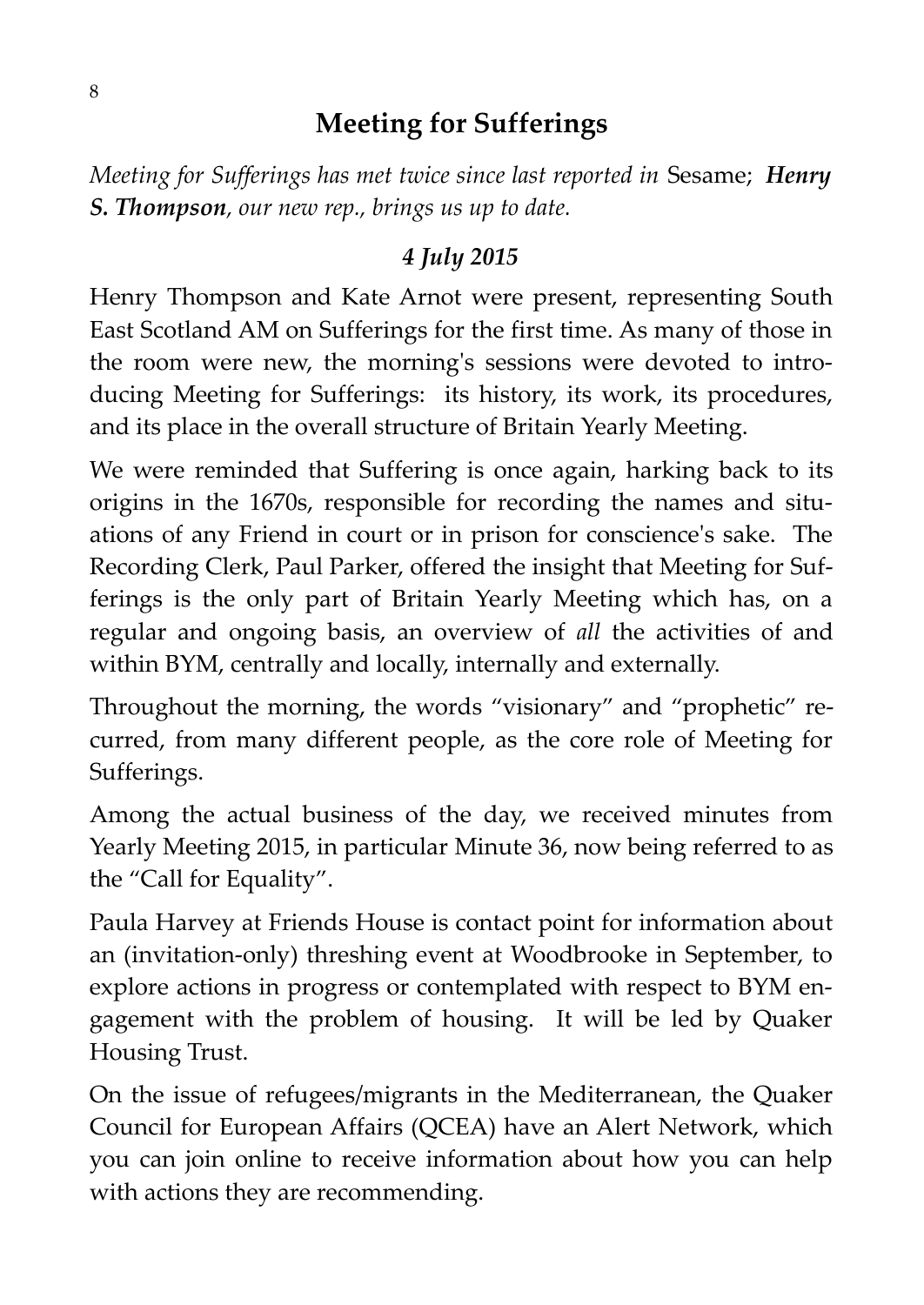## *5 September 2015*

Henry Thompson was present, representing our Area Meeting on Sufferings for the first time at a normal working meeting.

The paper "Our faith in the future" from the Long Term Framework Working Group was presented and discussed. This single-page draft, which focuses on how we go forward rather than on what we will do, has no dates associated, unlike the existing *A Framework for Action*, which it replaces. These changes are worth noting, and are to some extent in my view a recognition that the very idea of Long Term Frameworks has been effectively rethought. Some parts of *A Framework for Action* will continue to be useful/relevant, but we were not given sight of an additional document which is expected to detail these.

A minute from North Wales AM was received, urging a national Quaker initiative to facilitate the creation of AM-level Credit Unions. We endorsed this in principle, with NWAM encouraged to produce a detailed/costed proposal.

We learned from Southern Marches AM that a proposal to add a Memorial to *Innocent Victims of War* to the National Memorial Arboretum (close by the recently-erected one to the Friends Ambulance Unit/Friends Relief Service), has been well received by the curators there. Despite some continuing concerns about the phrase "innocent victims", we encouraged SMAM to take this forward.

Quaker Committee for Christian and Interfaith Relationships (QCCIR) presented a re-draft of our proposed response to the World Council of Churches consultation paper entitled *The Church: Towards a Common Vision*. In the spirit of *To Lima with Love* ([Quaker] Committee on Christian Relations, 1987), it is an excellent statement of our understanding of what it means to be a Church, and is accompanied by a study guide. I will let Friends know when these are available in their final form.

Under the heading "Vibrancy" we heard that Woodbrooke and YM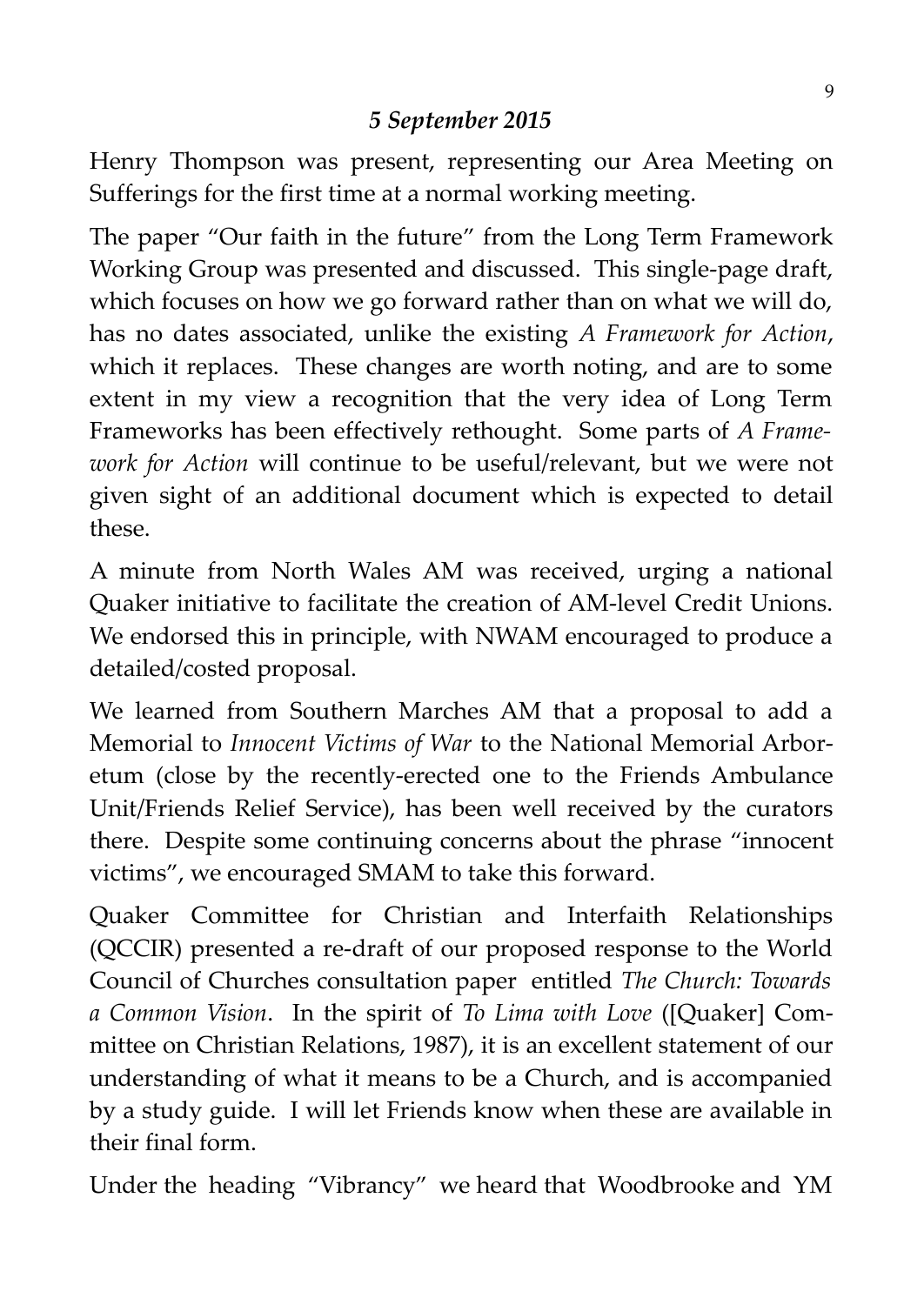Trustees will shortly review, and most likely approve, a pilot scheme, involving new staff specifically hired and locally situated in four or five 'regions', to enable our meetings to become vibrant.

A draft public statement on the refugee crisis was presented, but judged to be insufficiently robust. By the time of this report, a revised version will presumably have been widely circulated. [*See p. 12.*]

As well as all this, reports from YM Trustees and QP&SW Central Committee were received and briefly reviewed, and various procedural/structural bits of official business were taken care of.

**\_\_\_\_\_\_\_\_\_\_\_\_\_\_\_\_\_\_\_\_\_\_\_\_\_\_\_\_\_\_\_\_\_\_\_\_\_\_\_\_\_\_\_\_\_\_\_\_\_\_\_\_\_\_\_\_\_\_\_\_\_\_\_\_\_\_\_\_\_\_\_\_\_\_\_\_\_\_\_\_\_\_\_\_\_\_\_\_\_\_\_\_\_\_\_\_\_\_\_\_\_\_\_\_\_\_\_\_\_\_\_\_\_\_\_\_\_**

## *A Hidden Gem and a New Social Enterprise The Old School Café, 6 Infirmary Street, Edinburgh EH1 1LT*

The Old School Café at the South Bridge Community Centre in Infirmary Street was trialled as a Festival café in 2014. With the support and facilitation of Canongate Youth, and with People's Millions Lottery Funding gained through public votes providing sufficient capital funding for its proper fitting out, it re-opened at the end of June 2015: and hoorah! is staying open past the Festival.

It's a lovely space, and the food and drinks are great. Whether you just want a quick coffee and a tasty cake or prefer something more filling, there is something for you at an extremely reasonable price – the menu is excellent and varied, with daily hot specials and salads, hot rolls, baked potatoes, soup, superb coffee and an intriguing selection of teas. Produce is all sourced locally, either from social enterprises such as Breadshare, or businesses like Findlays of Portobello and Cuttea Sark (who have produced a bespoke coffee bean for the Old School Café).

The *really* good thing about it, though, which sets it apart, is that it provides experience, training and qualifications for young people who are looking to learn employability and life skills. Donna McArdle, superb cook and the mastermind behind the café, enthused about the successful outcomes of a project which "transforms young people who fall out of the school system and can then discover that they are really good at hos-

10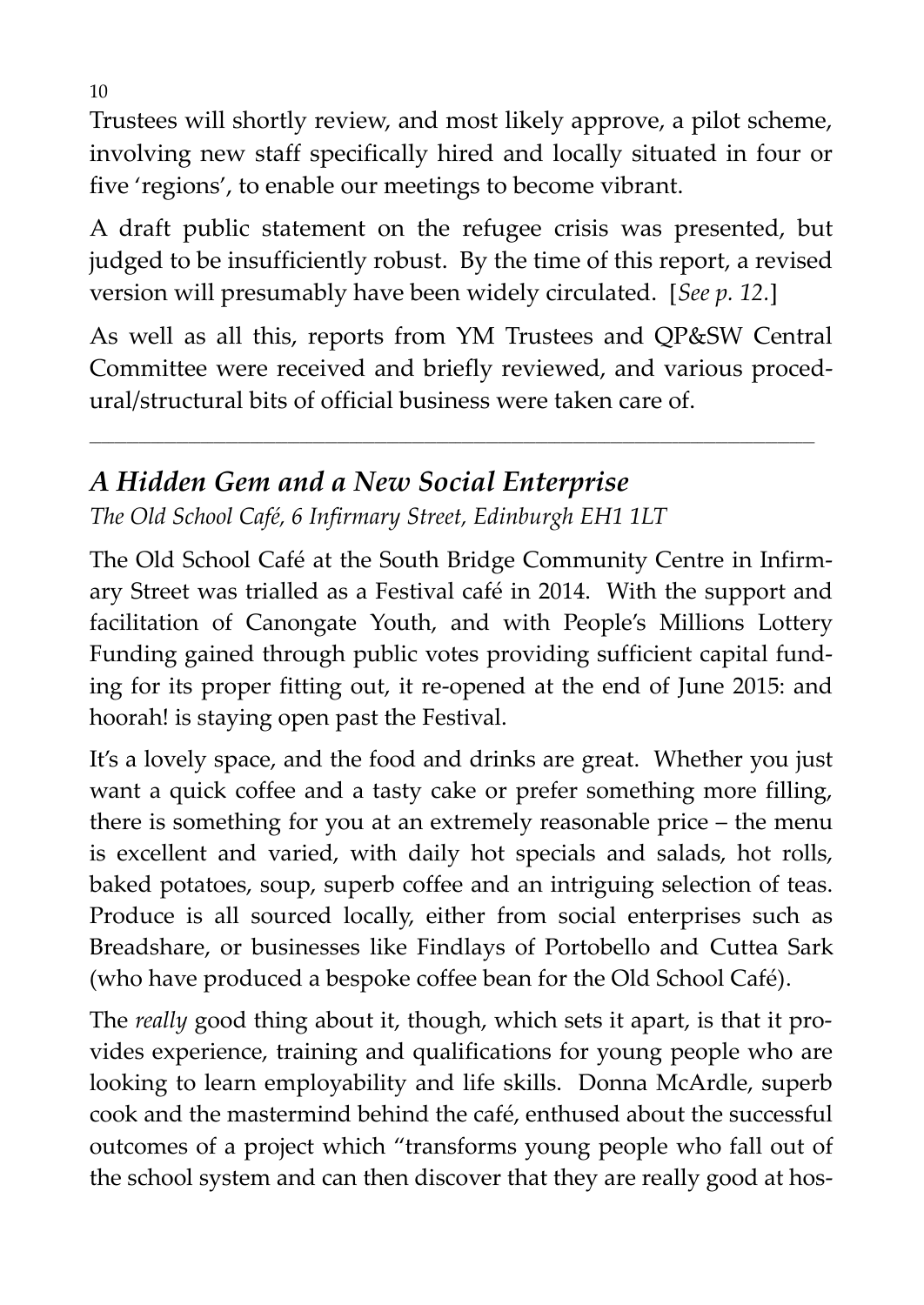pitality", (sometimes in just one or two shifts), adding that working in hospitality services is the one place where, if you are good, you are told so on a daily basis by satisfied customers.

The other intriguing project run by Donna, Charlie Hanks and Aileass Pringle, is the Real Junk Food Project, which intercepts edible food that would otherwise end up as landfill and creates delicious healthy meals which are offered on a "pay as you feel able" basis to an ever-growing community. Donna's main local suppliers are Dig In, Edinburgh Community Food, Breadshare Community Bakery, Twelve Triangles and Fruitilicious.

The project also aims to raise awareness of the amount of food wasted in this country. Since April, the Real Junk Food Project has been putting on weekly events in a variety of places, some as fund-raisers (*e.g*. for Nepal), and in August offered food and conversation three nights a week at the Old School Café. (I was at a *Mrs Dalloway*-themed evening: see images on the Facebook page!) Themed nights are now once a week, alternating between mid-week and week-end – for details see https://www.facebook.com/trjfpEdinburgh .

Donna McArdle has just been appointed Scottish Coordinator of the Real Junk Food Project, and plans to start something up in other areas including East and West Lothian. Get in touch with her *via* email if you are interested in being involved : mcardledonna65@gmail.com.

Dinner with a purpose – feed bellies not bins! What's not to like? Enjoy!

## **Mary Woodward**

*The Old School Café is open weekdays, 11 a.m. - 3 p.m. Meeting spaces are available for hire, and there is Wi-Fi. Tel. 0131 556 9389*

**\_\_\_\_\_\_\_\_\_\_\_\_\_\_\_\_\_\_\_\_\_\_\_\_\_\_\_\_\_\_\_\_\_\_\_\_\_\_\_\_\_\_\_\_\_\_\_\_\_\_\_\_\_\_\_\_\_\_\_\_\_\_\_\_\_\_\_\_\_\_\_\_\_\_\_\_\_\_\_\_\_\_\_\_\_\_\_\_\_\_\_\_\_\_\_\_\_\_\_\_\_\_\_\_\_\_\_\_\_\_\_\_\_\_\_\_\_**

# **MONDAY 16 NOVEMBER, 6.30 -8.30 AT 40 PILRIG ST. EDINBURGH EH6 5AL** *An intimate telling of T.S. Eliot's FOUR QUARTETS*

**Bring a plate of simple food to share - suggested donation £5-£10** Limited space, so please contact me (0131 554 1078/susiereade@gmail.com) if you would like to come, or for more information. All welcome. **Susie Reade**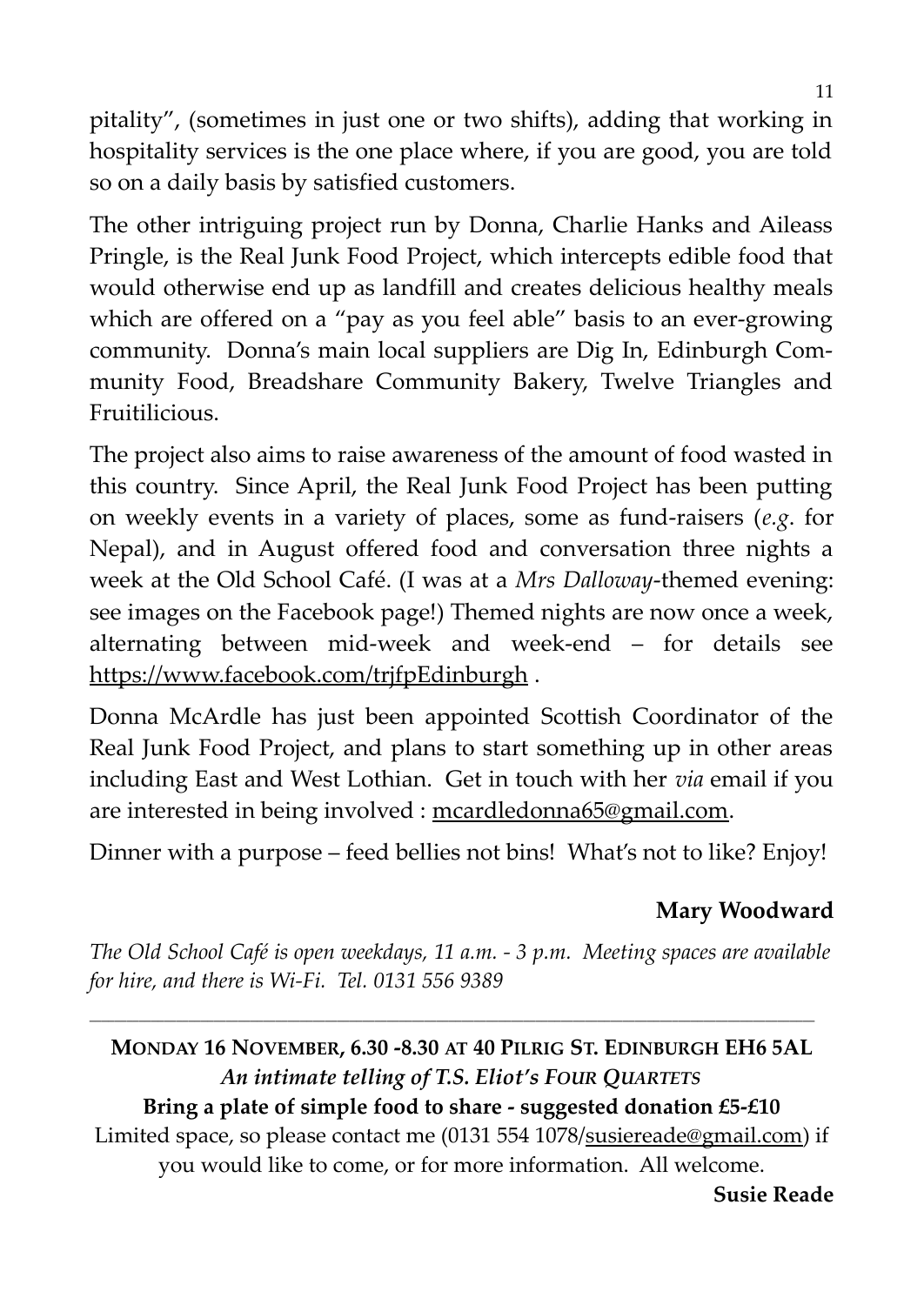12 *The following is the text of the statement issued concerning the refugee crisis:*

# **Quakers urgently call for safe paths for refugees**

The unfolding crisis of refugees fleeing across Europe, has prompted Quakers in Britain to urge the UK Government and other European Governments to create secure paths to safety.

Meeting for Sufferings, Quakers' representative body meeting in London on Saturday, 5 September made this statement:

"That which is morally wrong cannot be politically right" (A Quaker statement in 1822).

*"Quakers in Britain urge the UK Government to welcome those desperately seeking a place of safety, in Europe, from the dangers in their own countries. In this urgent situation it cannot be right to harden hearts against people who are struggling and dying on European soil and in the seas around us.*

*"In Britain we have a tradition of sheltering those in danger, as we did with the Kindertransport, rescuing thousands of children from Nazioccupied Europe so many years ago, and more recently, when we welcomed refugees from countries including Afghanistan, Yugoslavia, Iraq, Bosnia and Kosova. It is time to open our hearts and communities again.*

*"This exceptional time of need calls for a proportionate response from all the governments of Europe working together. We call for mechanisms to be created that will enable people to travel safely and to secure legal protection – including in Britain.*

*"Refugees are fleeing from fear. Further violent interventions in countries such as Syria will not provide a solution. Difficult but compassionate decisions need to be made to secure peace for people in these regions.*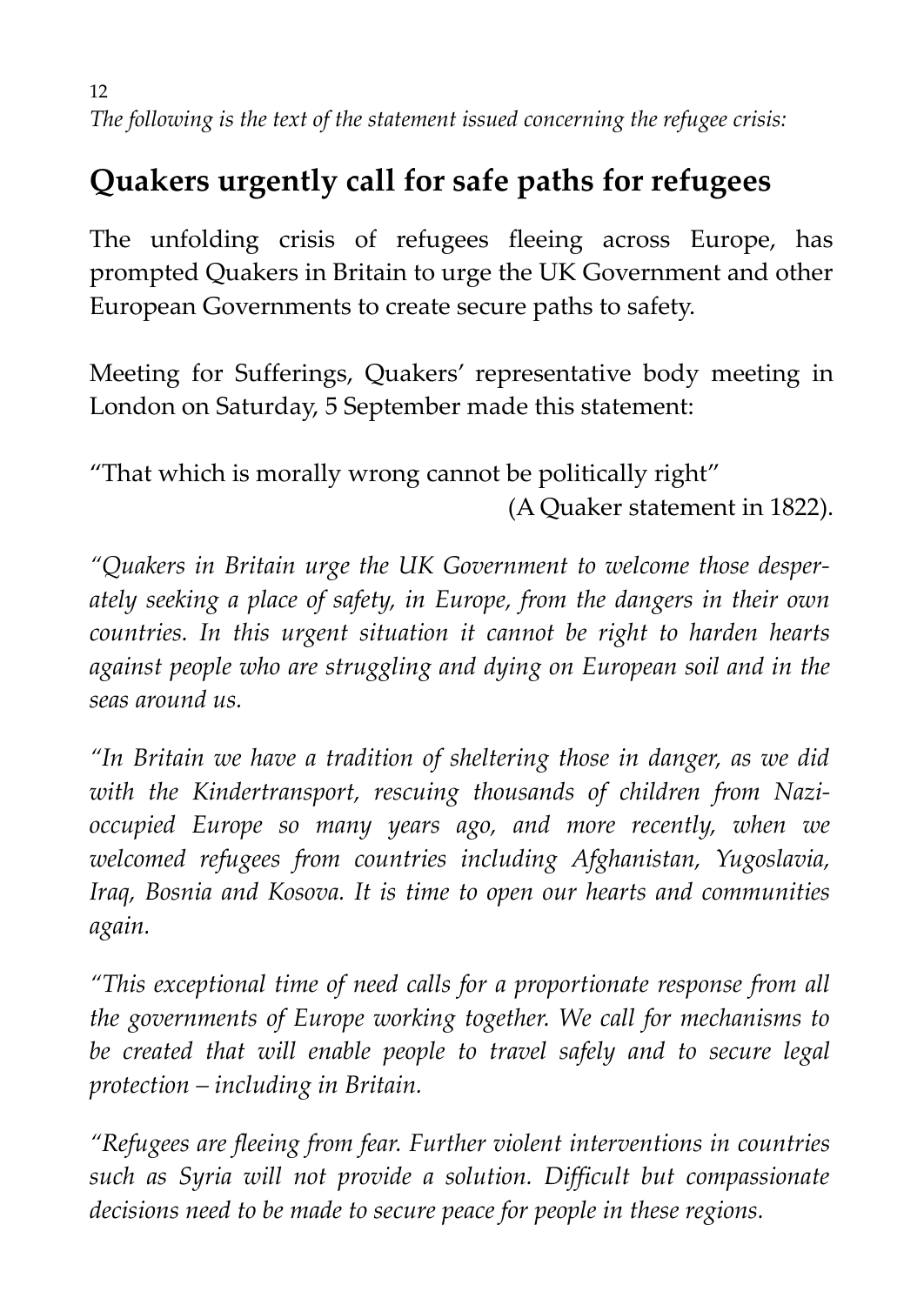*"Quakers assert that all human life is precious – each person is a child of God and the loss of one diminishes us all. In this severe crisis, we hear the Spirit calling us to throw ourselves into the fray with all the love and courage we can muster."*

Quaker Asylum and Refugee Network (QARN) and Quaker Council for European Affairs (QCEA) have previously called for safe paths to legal protection, and protested against the cessation of funding for the Search and Rescue Operation in the Mediterranean.

## **Quaker Beginnings according to Voltaire**

**\_\_\_\_\_\_\_\_\_\_\_\_\_\_\_\_\_\_\_\_\_\_\_\_\_\_\_\_\_\_\_\_\_\_\_\_\_\_\_\_\_\_\_\_\_\_\_\_\_\_\_\_\_\_\_\_\_\_\_\_\_\_\_\_\_\_\_\_\_\_\_\_\_\_\_\_\_\_\_\_\_\_\_\_\_\_\_\_\_\_\_\_\_\_\_\_**

*The first four of Voltaire's* Lettres philosophiques *(originally published in English as* Letters Concerning the English Nation *in 1733) give a largely sympathetic account of Quaker origins and beliefs. In 1994, Oxford World Classics reissued the text of the first edition; it was believed the English was Voltaire's own, but it has since been established that the letters were written in French and translated by John Lockman. This extract is from Letter III; spelling, punctuation and italicisation are as in the original.*

*Fox* thought himself inspir*'*d, and consequently was of opinion, that he must speak in a manner different from the rest of mankind. He therefore began to writhe his body, to screw up his face, to hold in his breath, and to exhale it in a forcible manner, insomuch that the priestess of the *Pythian* God at *Delphos* could not have acted her part to better advantage. Inspiration soon became so habitual to him, that he cou*'*d scarce deliver himself in any other manner. This was the first gift he communicated to his disciples. These ap*'*d very sincerely their master*'*s several grimaces, and shook in every limb the instant the fit of inspiration came upon them, whence they were called Quakers. The vulgar attempted to mimick them, they trembled, they spake thro*'* the nose; they quak*'*d and fancied themselves inspir*'*d by the Holy Ghost. The only thing now wanting was a few miracles, and accordingly they wrought some.

*Fox*, this modern patriarch, spoke thus to a justice of peace, before a large assembly of people. Friend, take care what thou dost: God will soon punish thee for persecuting his saints. This magistrate being one who besotted himself every day with bad beer and brandy, died of an apoplexy two days after, the moment he had signed a *mittimus* for imprisoning some Quakers.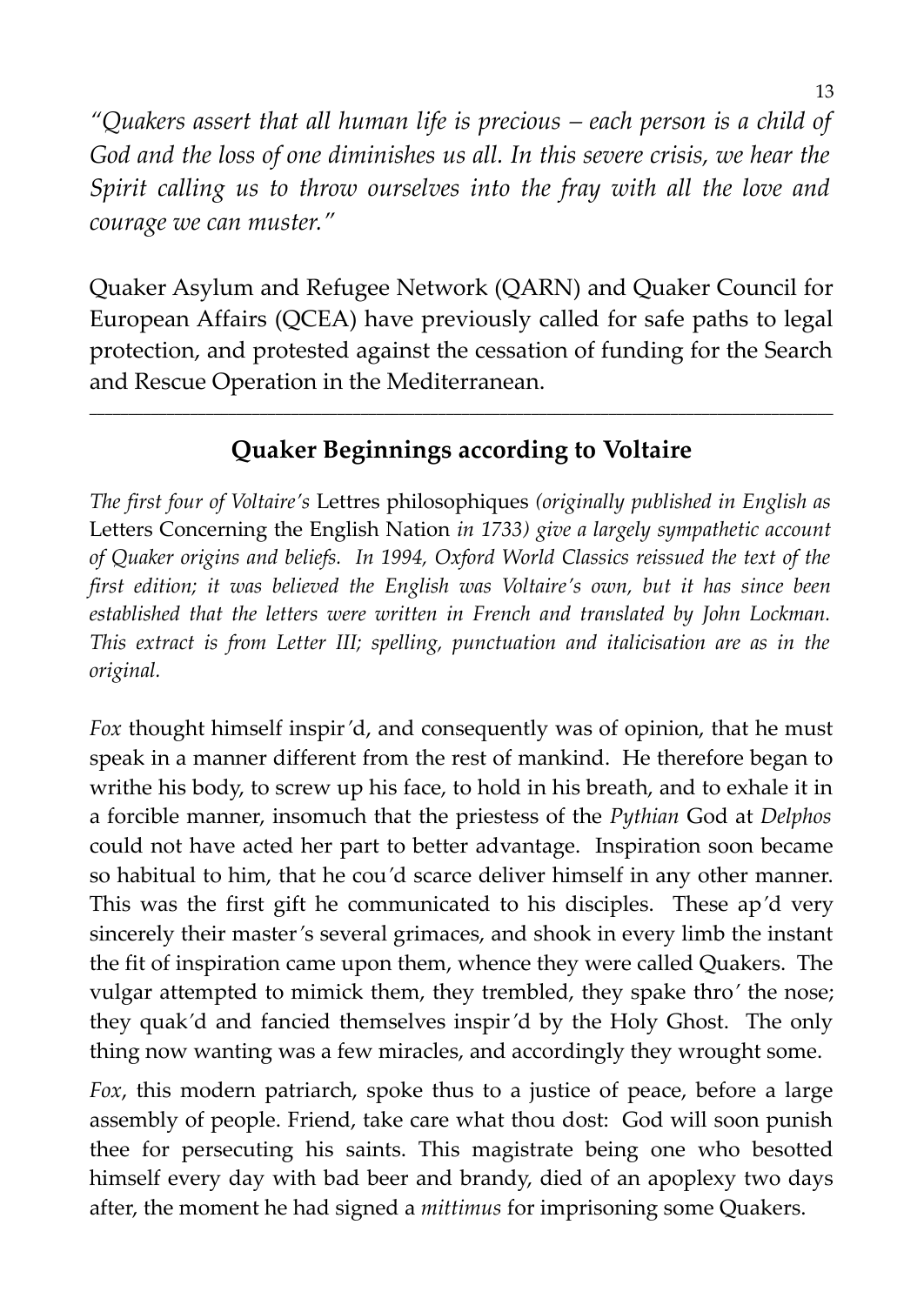The sudden death with which the justice was seiz*'*d, was not ascribed to his intemperance, but was universally looked upon as the effect of the holy man*'*s predictions: so that this accident made more converts to Quakerism, than a thousand sermons and as many shaking fits cou*'*d have done. *Oliver* [Cromwell] finding them increase daily was desirous of bringing them over to his party, and for that purpose attempted to bribe them by money. However, they were incorruptible, which made him one day declare, that this religion was the only one he had ever met with that had resisted the charms of gold.

The Quakers were several times persecuted under *Charles* the second, not upon a religious account, but for refusing to pay the tythes, for *Thee-ing* and *Thou-ing* the magistrates, and for refusing to take the oaths enacted by the laws.

At last *Robert Barclay*, a native of *Scotland*, presented to the king in 1675, his apology for the Quakers, a work as well drawn as the subject cou*'*d possibly admit. The dedication to *Charles* the second is not fill*'*d with mean, flattering enconiums; but abounds with bold touches in favour of truth, and with the wisest counsels. 'Thou hast tasted,' says he to the king at the close of his epistle dedicatory, 'of prosperity and adversity; thou knowest what it is to be banished thy native country; to be over-rul'd as well as to rule, and sit upon the throne; and being oppressed, thou hast reason to know how hateful the oppressor is both to God and man: If after all these warnings and advertisements, thou dost not turn unto the Lord with all thy heart; but forget him who remembered thee in thy distress, and give up thy self to follow lust and vanity, surely great will be thy condemnation.

Against which snare, as well as the temptation of those, that may or do feed thee, and prompt thee to evil, the most excellent and prevalent remedy will be, to apply thy self to that light of *Christ*, which shineth in thy conscience, which neither can nor will flatter thee, nor suffer thee to be at ease in thy sins; but doth and will deal plainly and faithfully with thee, as those, that are followers thereof have plainly done―*Thy faithful friend and subject,* ROBERT BARCLAY.'

A more surprizing circumstance is, that this epistle, written by a private man of no figure, was so happy in its effects as to put a stop to the persecution.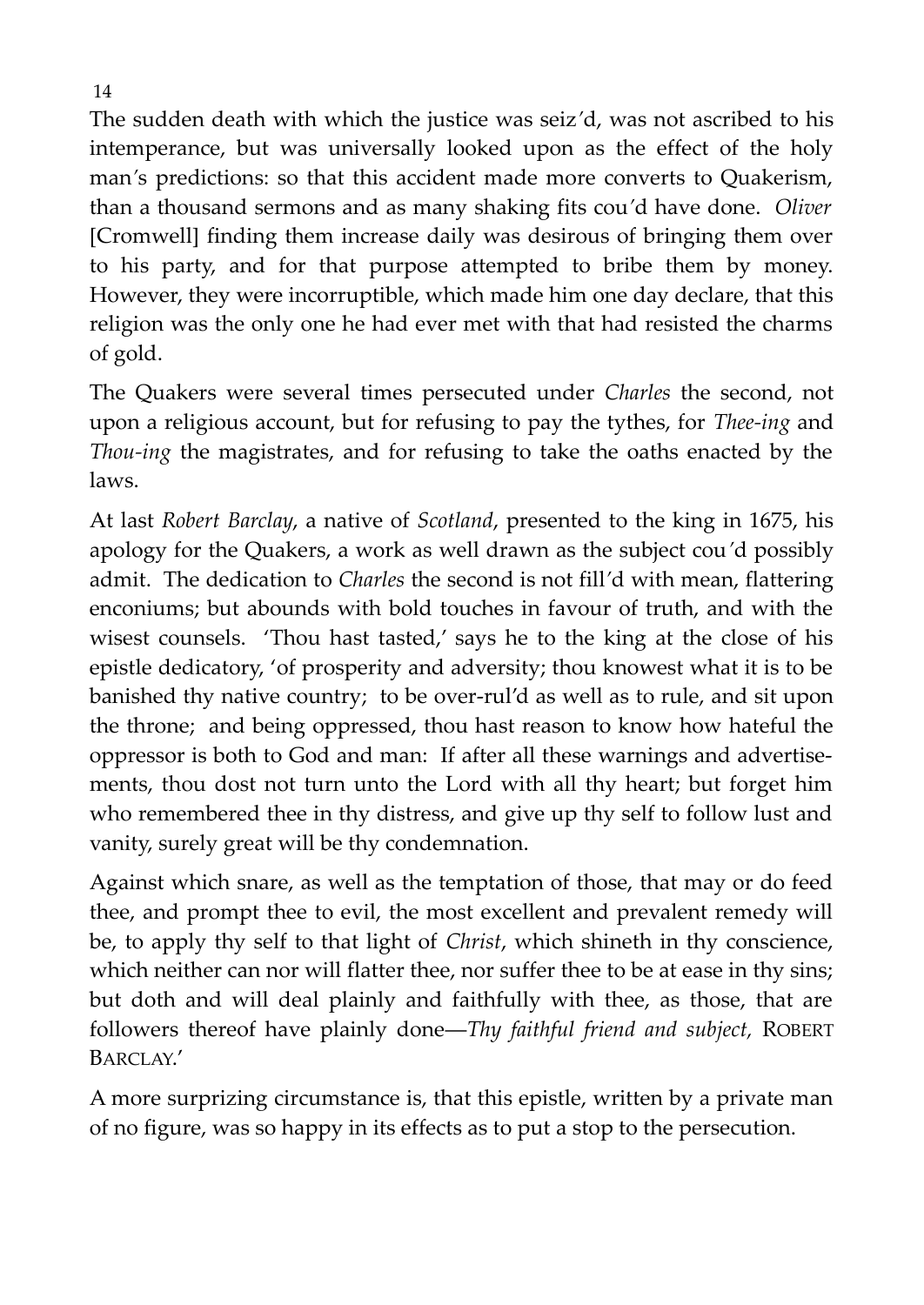## SOUTH EAST SCOTLAND AREA MEETING

## **Minutes of Area Meeting held on Saturday 29 August 2015 in Belhaven Church Hall, Dunbar**

#### **2015/08/01 Worship**

During opening worship *Quaker Faith & Practice* 23.48 has been read to us. Written by Parker J. Palmer in 1977, it reminds us of the importance to us of community as we respond to the needs of the world.

#### **2015/08/02 Introductions**

We have ensured those present know each other's names and meetings. The attendance will be recorded in the concluding minute.

**2015/08/03 The minutes of our last meeting**, held on 30 May 2015 in Kelso Meeting House, have been signed and entered in the minute book.

#### **2015/08/04 Matters arising**

**a) Militarisation in society** (Minutes 2014/10/06, 2014/11/04a, 2015/01/4a, 2015/02/06, 2015/04/04 and 2015/05/04a refer) Local Meetings were asked to pursue this matter with their local authorities.

Laurie Naumann of Central Fife meeting has received a response from the Area Education Officer of Levenmouth & North East Fife, which was read out. It states that no form of recruitment by the Armed Forces takes place in Fife schools, but they run certified leadership skills programmes in partnership with the Combined Cadet Force. The course includes Duke of Edinburgh Awards, First Aid, Emergency Services (SQA) Awards and out-of-school Summer and Easter Camps. Other activities in schools include Memorial Services in November, building trim trails or outdoor play areas and a possible future plan to supplement pipe and drum training in primaries using Scots Dragoon pipe and drum Instructors.

Central Edinburgh Meeting has had a response from the Education Chair of the City of Edinburgh Council, assuring them that a member of staff is always present when members of the armed forces are in the classroom, to ensure balance. The clerks of Central Edinburgh Meeting are pursuing this with the Education Committee.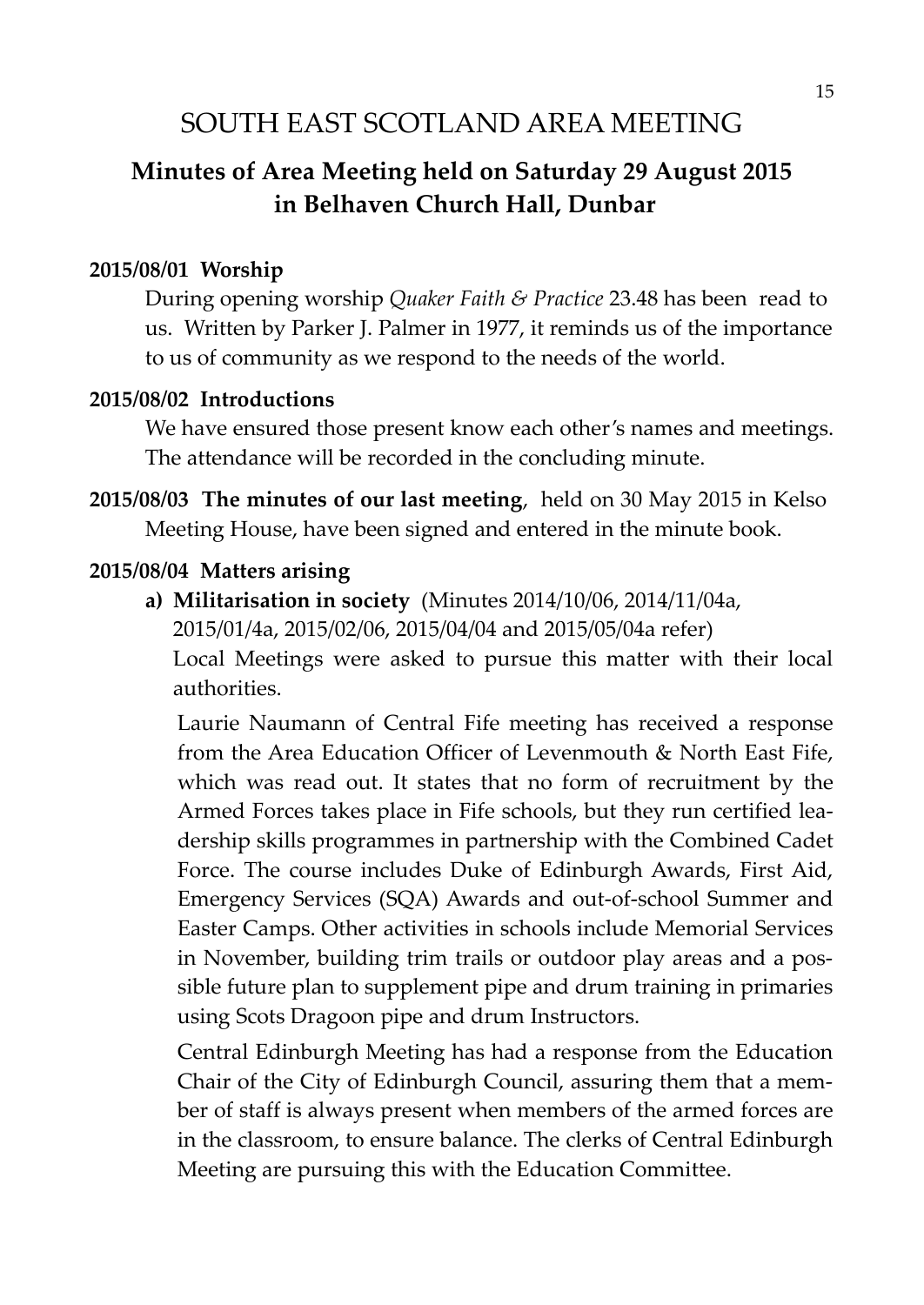We are deeply concerned about these responses. We recognize that if we wish the military's work in schools to stop, we need to consider that the effect of their work on individuals can be very positive. We should look at the alternatives. We welcome the peace work being done by the Educational Institute of Scotland, and the challenging programme offered by the Campaign Against Arms Trade to help young people look at the arms trade.

We also need to look beyond the military's presence in schools. Young people need positive role models, which the military as well as celebrities are providing.

This is a complex issue and there is no simple answer.

We send the responses of the two Councils, plus that of Bryan Poole, Fife Council's Convenor of Education, to the Quaker Scottish Parliamentary Engagement Officer, Mairi Campbell Jack. We agree that Laurie Naumann may send the response from Fife Council to St Andrews Local Meeting.

We arranged a peace witness at Edinburgh Armed Forces Day on Saturday 27 June as planned and were joined by the Scottish Peace Network. About two dozen F/friends took part. Stick banners and a leaflet were produced to state why Friends were present. Jane Pearn has shared her reflections on the day. The reception was mixed: appreciation by some and rejection by others. Our presence was perceived to be confrontational by some people who came to celebrate the contribution of the Armed Forces.

If we wish to repeat this witness, we need to do more preparation beforehand.

#### **2015/08/05 Sharing the life of East Lothian Local Quaker Meeting**

East Lothian Meeting is growing in size and vitality. Pat Lucas has recalled a time when numbers at the meeting were down to four. Over time, Meeting for Worship has taken place in several locations. At present it is held twice a month in the comfortable surroundings of the Crossreach premises in Dunbar. Our meeting is us. We are its life and we range in age from one to ninety plus years.

Meg Gustaves, Diana Simcock and Mark Huxham come regularly to East Lothian Meeting and each of them has shared why they come. Coming to meeting has been a challenge. It has also brought a feeling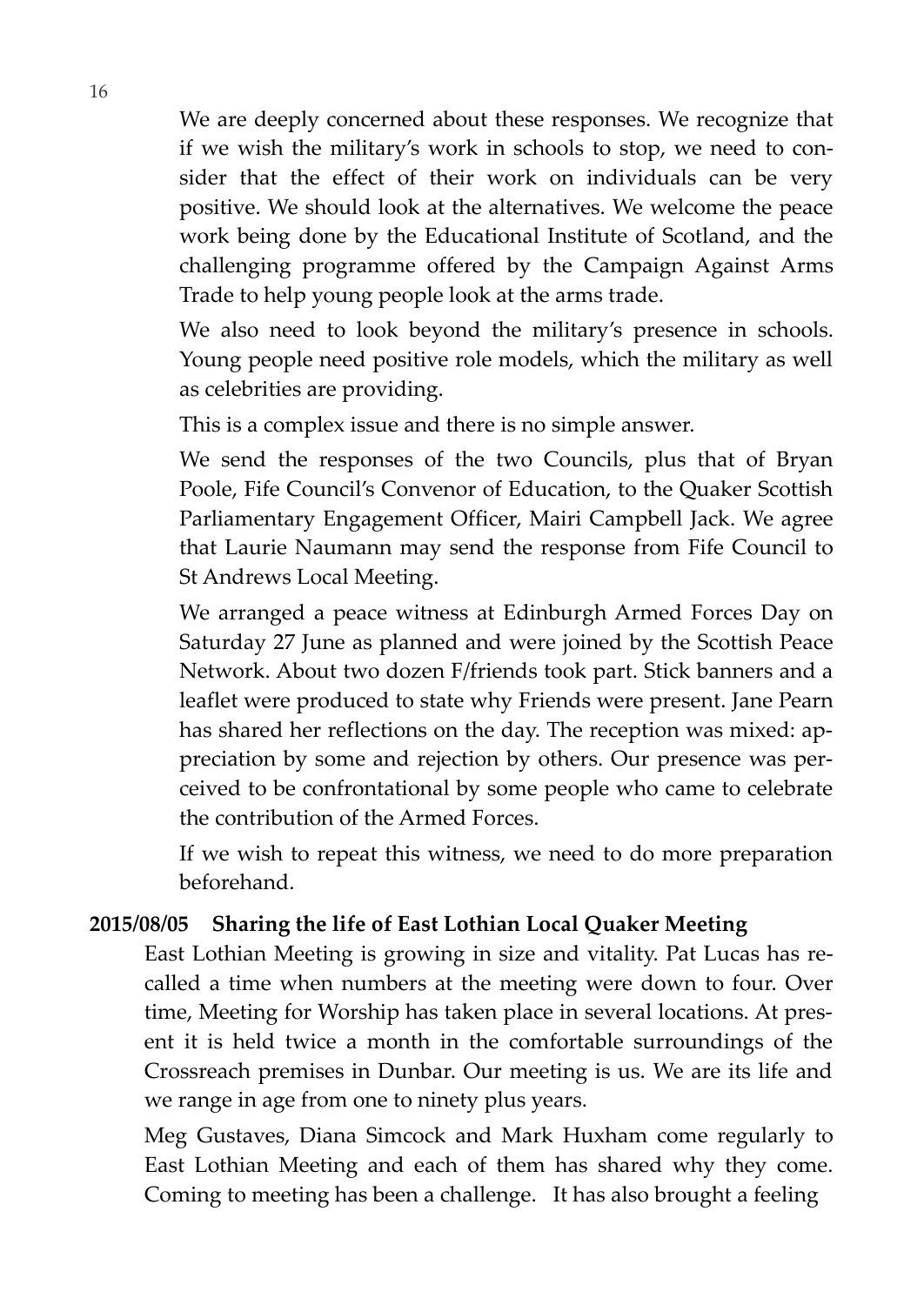of non-intrusive caring, which brings a deep peace. It has been a place of refuge from our worries and has reminded us that all we can do is our best. Recalling the recent witness at the peace pole in Dunbar, side by side with friends from the Scottish Episcopal Church, Diana quoted Martin Luther, "Here I stand. I can do no other."

During the winter months, the study group is at the centre of the life of the meeting. Through the reflections of Ros Robertson we have been given a glimpse of what happens at the group, which meets in our homes, including that of Nan Stewart, our oldest member.

How might this wee meeting continue to grow in strength and vitality? Elizabeth Allen has shared her hopes for the future, which include the Meeting exploring how it might engage more with the local community and churches. It is not just about doing more but about discerning what is ours to do and getting on with it. By working together and with others, Friends in our meeting will get to 'know one another in that which is eternal'.

#### **2015/08/06 Treasurer's report on accounts for 2014**

Mark Hutcheson, our treasurer, has reported on the Area Meeting's annual accounts for 2014. Our finances are in a relatively healthy state, with income for the year slightly exceeding expenditure. This has enabled us to increase our reserves, with the help of two legacies, bringing them nearer to the target of six months' running costs. Accessible reserves currently stand at approximately £84,000.

Planned work on the Edinburgh Meeting House has been completed and paid for, with the help of grant aid, donations and interest-free loans. Unplanned repairs with an estimated cost of over £25k are now needed on the flat roof section over the Meeting Room and it is hoped grant aid for this will be forthcoming in 2015. We note that the work done has not increased the market value of the buildings but it has made them much more comfortable and suitable for us.

Our donation to Britain Yearly Meeting increased to over £20k and we also gave substantial sums to General Meeting for Scotland, to the Northern Friends Peace Board and the Northern Friends Youth Events Trust. Our donation to GM for Scotland will increase in 2015 by over £2100 to help cover the costs of GM's newly appointed Parliamentary Officer. We agree that we should support this increase.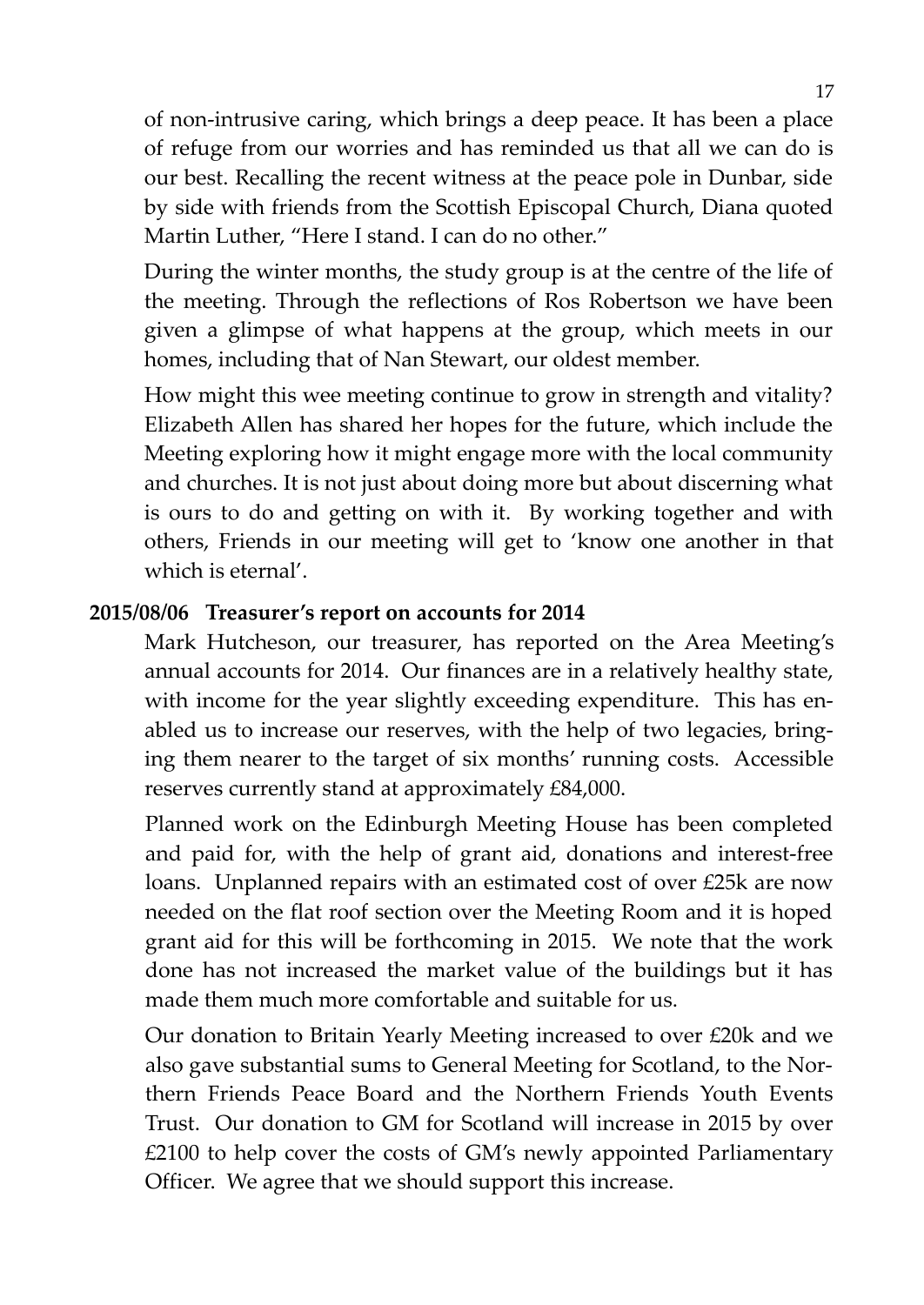Lettings income rose by over £9000 and we are grateful for the efforts of our Meeting House staff, especially the managers and assistant manager, which have made this possible. The Edinburgh Fringe activities make a significant contribution not only to AM funds but also to the charities nominated each year. Gift aid is, of course, reclaimed.

We were reminded that the Area Meeting provides bursaries and financial assistance to enable members, attenders and, where appropriate, their families to attend Quaker and other conferences and events. These totalled about £5000 in 2014. Applications for this sort of assistance are encouraged.

We thank our treasurer for this clear account, and him and all the members of his team for their work during the year.

#### **2015/08/07 Update on the work of our trustees**

John Phillips, clerk of Area Meeting Trustees, has asked us to accept the Annual Report and Accounts for 2014. We do this and authorize our clerk to sign them on our behalf.

Trustees ask us to consider the appointment of an assistant clerk for trustees to shadow the clerk and ensure smooth succession. We agree to this and ask our nominations committee to bring a name for appointment to a future meeting.

We note that we have recently received a legacy of £32,000 from the estate of Marion Fisken, a long-time attender at Central Edinburgh Meeting, and are most grateful for her generosity.

We thank our trustees for all the work they have done on our behalf, which involves keeping an eye on many issues affecting the life of our area meeting and its nine local meetings. We thank John Phillips in particular for his careful work and for this report.

#### **2015/08/08 Membership matters**

#### **a) Gerard Walmesley**

We record that a certificate of acceptance has been received for the transfer of Gerard Walmesley's membership from this Area Meeting to Sussex West Area Meeting.

#### **b) Elisabeth Wilson**

Elisabeth Wilson has recently moved from East Scotland to Innerwick, Dunbar, and is attending East Lothian Local Meeting. She has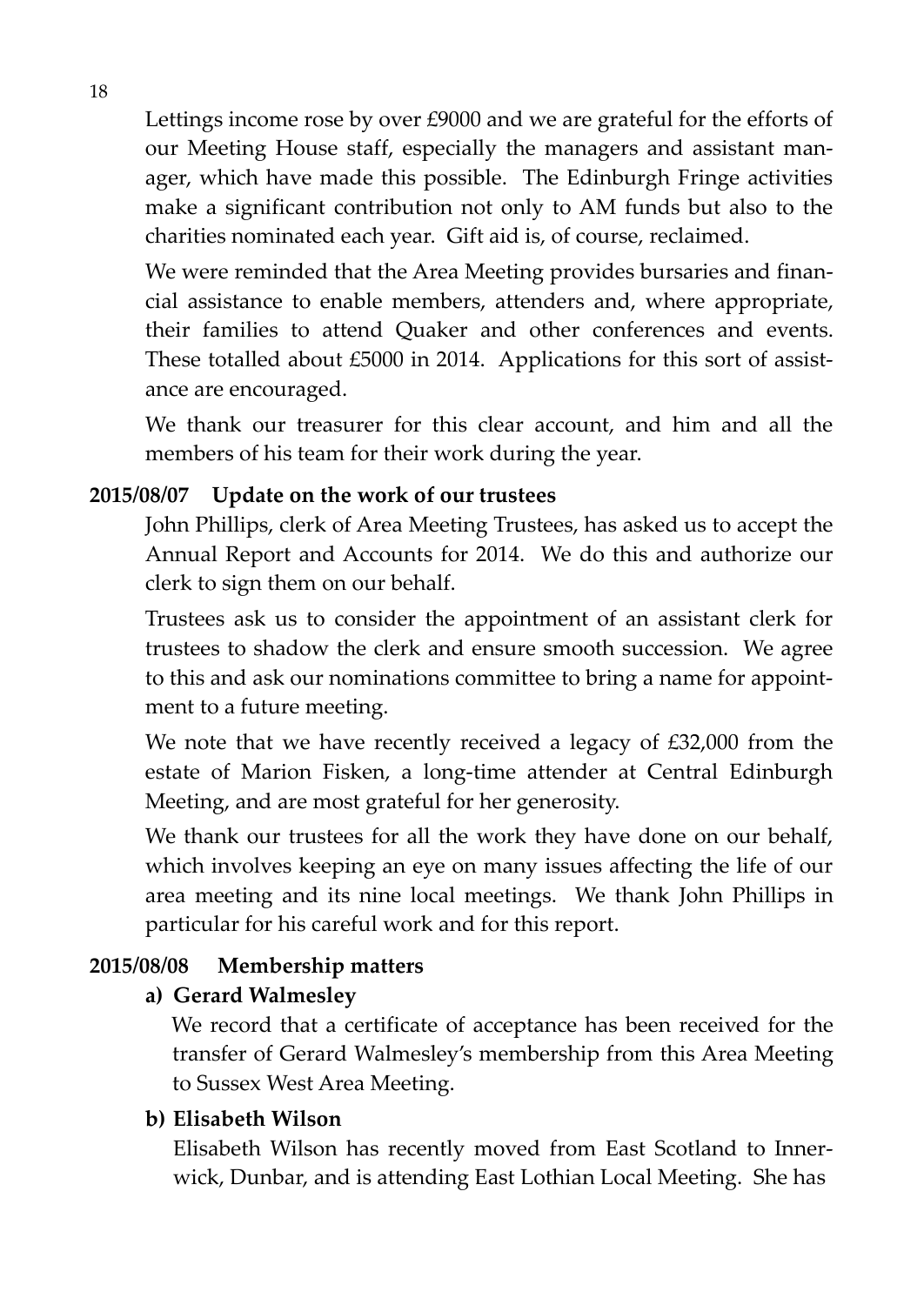asked for her membership to be transferred to this AM. We ask our assistant clerk (membership) to send a certificate of acceptance to East Scotland AM.

#### **c) Barbara-Jean Borthwick**

Barbara-Jean Borthwick has moved from New Earswick, York to northern Northumbria, is now attending Kelso Meeting and has asked for her membership to be transferred from York Area Meeting to South East Scotland. This has been confirmed by an email from the assistant clerk (membership) of York AM. We accept Barbara-Jean into membership and send this minute to York AM.

#### **d) Max Marnau**

Maureen Anderson has reported on the meeting she and John Harris had with Max Marnau at Max's home in Edinburgh. Max, the daughter of refugees from Nazi Germany, was brought up as a Roman Catholic and spent 13 years as a member of a silent order of nuns, and a subsequent five years as a hermit, but gradually moved away from Catholicism, finding it too rigid and with an overemphasis on beliefs rather than lifestyle. She works as a personcentred counsellor.

Max felt immediately at home among Friends when she first encountered Quaker worship in the late 90s. This led eventually to her regular attendance, first at South Edinburgh meeting, then at Central Edinburgh and more recently at Kelso. She is familiar with basic Quaker literature, understands and appreciates Quaker organization and structures, has attended both local and area business meetings and understands and embraces Quaker testimony.

As Max is with us today, we take this opportunity to welcome her into membership, in person.

- **e)** [Visitors have been appointed for a previous application]
- **f)** [A new application has been received]
- **g) Alison Wylie**

Alison (Ali) Wylie has recently been attending Tweeddale Meeting after a period of moving around the country. She believes she is in membership and was at one time listed as such under Central Edinburgh.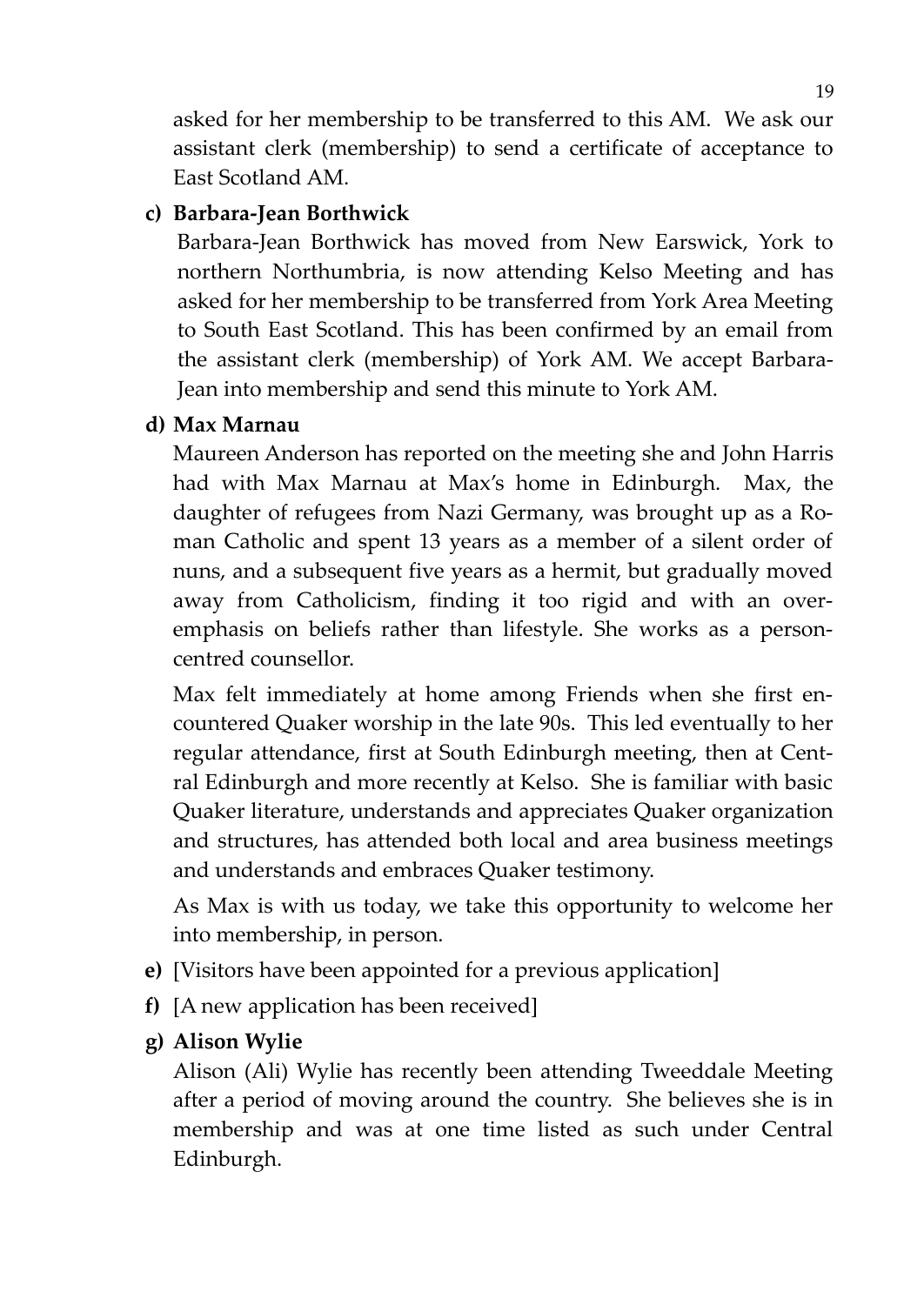We ask our assistant clerk (membership) to check our membership records to confirm this.

#### **2015/08/09 A concern of Polmont Local Quaker Meeting**

Anna Levin has brought to us a concern of Polmont Meeting as to the adverse effect on the health of a minority of people of energy-saving lighting. This prevents those affected from using many public and other buildings, and therefore has serious implications for their lifestyle. Anna has shared with us her personal experience of this and her concerns about the medical, as well as environmental, issues involved.

We wish to support Anna and Polmont Meeting in their continuing research into this matter and ask if there are others in the Area Meeting who are willing to form a support group or groups to a) develop greater scientific and medical knowledge of this problem and b) address the practical issues associated with it.

#### **2015/08/10 Proposed memorial to 'the innocent victims of war'**

Southern Marches Area Meeting told Meeting for Sufferings last year about their hope to create a memorial to 'the innocent victims of war' at the National Memorial Arboretum. Jane Pearn has reported that further support from other Area Meetings would be helpful before the September 2015 Meeting for Sufferings, when this matter will again be on the agenda.

We support in principle the proposal of Southern Marches Area Meeting, acknowledging that further work is needed before it is taken forward. We send this minute to Southern Marches Area Meeting and to Meeting for Sufferings.

#### **2015/08/11 Our Social Responsibility Working Group**

After running a very successful and well-attended conference on 'What future for Scotland?' in November last, this group ran into some difficulties regarding its aims and objectives, which resulted in a breakdown in the working of the group. A remit for the group has now been drawn up and shared with us today but it is very wide and the remaining members of the group still feel they need to find their focus and to clarify where the Area Meeting wishes to take work in this area.

The group has planned a second event, to take place as part of the Edinburgh World Justice Festival on Monday 5 October 2015 at 5.30 pm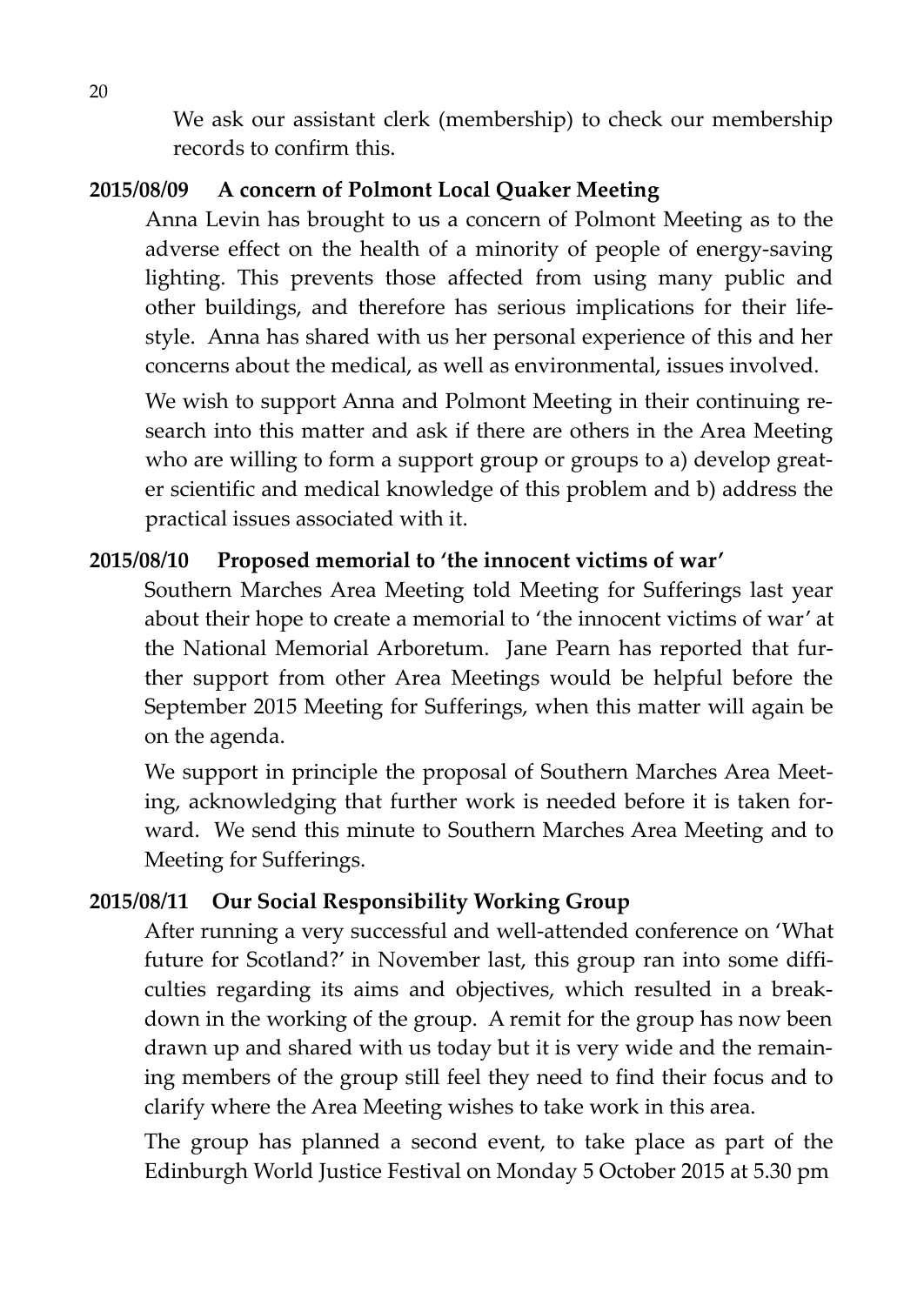in Edinburgh Meeting House. It will be a further conversation, following on from the November event, on 'Imagining our world in 2040'.

To help clarify our vision for this work, we ask our clerks to work with the group and to report back to Area Meeting in October.

#### **2015/08/12 Reading** *Quaker Faith & Practice* **- a request**

Following the proposal, which this Area Meeting supported, that our Book of Discipline should be revised, the Yearly Meeting group given the responsibility for preparing for this revision have discerned that there is first a need for all of us to ensure that we know well the current *Quaker Faith & Practice*.

The Revision Preparation Group has accordingly published a calendar to guide our private reading and our study groups in this exercise, which will be supported by Woodbrooke Quaker Study Centre through materials published online and in Quaker journals. In following this calendar, we are asked to bear these questions in mind:

- how do I react to this material?
- what does this material, and my reaction to it, tell me about the history and development of Quakerism?
- what authority do I give to this text?
- how does this speak to me today?
- what spiritual benefits do I gain from reading and reflecting on this?

The calendar has been shared with us and we are encouraged to take it to our local meetings, for use.

#### **2015/08/13 Appointments and release from service**

#### **a) Appointments**

Our Nominations Committee has brought the following nominations for our consideration (*Meetings indicated in brackets*):

*To serve from July 2015 to end of June 2016:*

1. Assistant Chaplain (Edinburgh University) – **Andrew Williams** (*CE*)

*To serve from October 2015 to end of September 2018:*

- 2. Registering Officer **Marjorie Farquharson** (*CE*)
- 3. Deputy Registering Officer **Rufus Reade** (*SE*)
- 4. Festival Committee member (*2nd triennium*) **Susan Robertson** (*SE*)
- 5. Assistant Treasurer (income and donations) **Morag Ferguson** (*CE*)

These names being acceptable, we appoint them accordingly.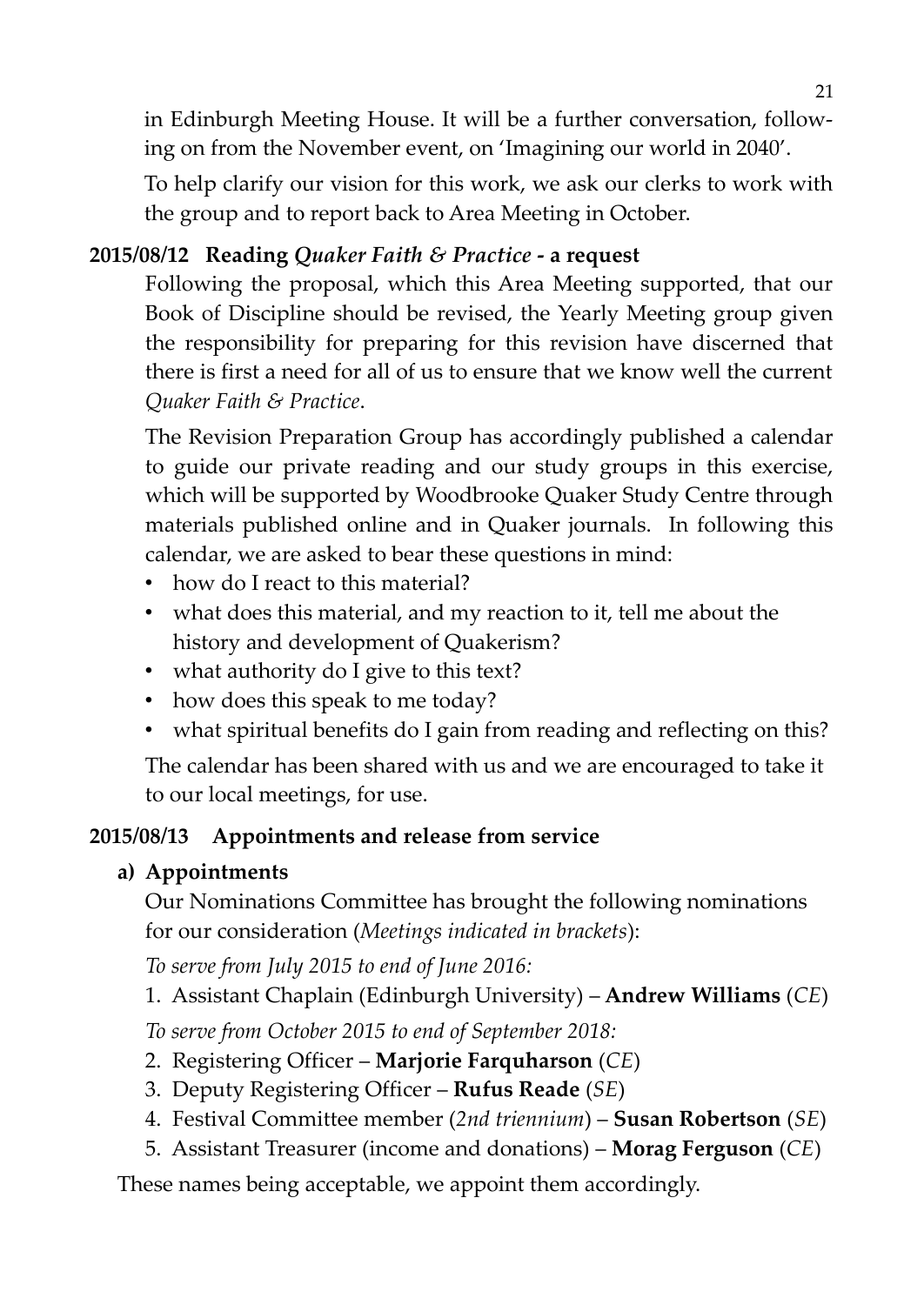#### **b) Release from service**

- 1. **Phil Noble** (overseer, South Edinburgh), who was appointed at our last meeting, has asked to be released from service. We release him accordingly.
- 2. **Jane Lewis** (attender, Portobello & Musselburgh) has asked to be released as a representative on the Northern Friends Peace Board. We release her, with thanks for her service, and ask our nominations committee to bring us the name of a replacement.

We note that **Alastair Cameron** (*P&M*) as Registering Officer will have completed his term of appointment at the end of September and thank him for his service.

#### **c) Conference representatives**

- **1**. **Medact Two-Day Forum,** *Health through Peace***, November 2015. Madeline Patterson**, whose work in Pakistan we have supported in the past, has asked if she can attend this conference as our representative. We ask her to do so.
- **2**. **Quaker Peace & Social Witness Autumn Conference, 30 Oct-1 Nov 2015.** This conference at Swanwick, entitled '*A changing world: changing the way we work'* is for those familiar with the work of QP&SW. **Sue Buxton** has offered to represent us and we appoint her to do so.
- **3**. **Quaker Committee for Christian & Interfaith Relations with QP&SW**: Day Conference in September 2015. **Lynne Barty** has agreed to represent us and we appoint her to do so.
- **4**. *Militarisation in our Society* **(Woodbrooke course) 12 14 Feb 2016** In view of our ongoing work on militarization we agree it would be helpful if we could be represented at this conference and ask any interested in attending to contact our clerk as soon as possible.
- **5***. Catching Light* **National Outreach Conference, 12 14 Feb 2016**, at High Leigh Conference Centre, Hertfordshire. It would be good to be represented by two people at this conference. Those interested are invited to contact our clerk.

#### **2015/08/14 Quaker Life Representative Council, October 2015**

We note that the theme of the next QLRC Meeting, to be held on 9-11 Oct 2015, is *What is the ground and foundation of a gathered meeting?* We support our representative, **Katrina McCrea**, as she attends this event and look forward to hearing about it from her after her return. The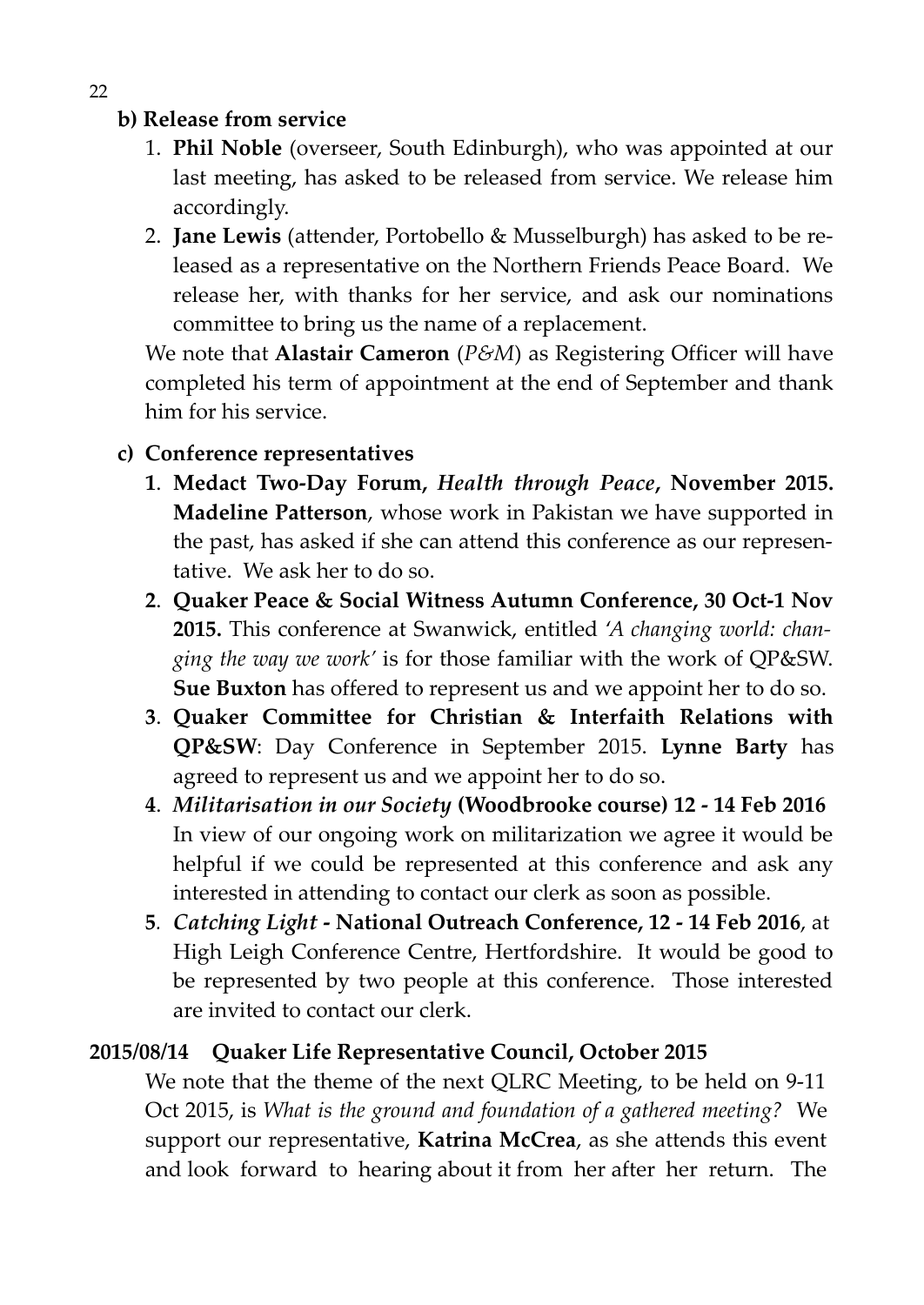subject may be an interesting one for local meetings for learning this autumn/spring.

#### **2015/08/15 Correspondence**

The following correspondence has been received:

- Appeal for work on Ifield Meeting House, West Weald AM
- Northern Friends Peace Board 2014 summary report
- Ackworth School General Meeting minutes
- *Geneva Reporter* (Quaker United Nations Office)

### **2015/08/16 Closing minute**

28 members and four attenders representing seven Local Meetings have attended all or part of this Area Meeting, as indicated below:

| Central   | Central Fife | East Lothian | Kelso     | Penicuik |
|-----------|--------------|--------------|-----------|----------|
| Edinburgh |              |              |           |          |
|           | $2 + 1A$     | $6+3As$      |           |          |
| Polmont   | Portobello & | South        | Tweeddale |          |
|           | Musselburgh  | Edinburgh    |           |          |
|           | -            |              | -         |          |

We next meet in Edinburgh Quaker Meeting House at 11 am on Saturday 24 October 2015.

> (Signed) **Phil Lucas, Clerk**

Did you notice the appeal at the foot of p. 7? Look at it **NOW**.

Does it strike you that this issue of *Sesame* has not nearly enough in it that you (and others, you suspect) actually want to read? Then please: write something! Do it **SOON** (and send it to us by 3 November).

**\_\_\_\_\_\_\_\_\_\_\_\_\_\_\_\_\_\_\_\_\_\_\_\_\_\_\_\_\_\_\_\_\_\_\_\_\_\_\_\_\_\_\_\_\_\_\_\_\_\_\_\_\_\_\_\_\_\_\_\_\_\_\_\_\_\_\_\_\_\_\_\_\_\_\_\_\_\_\_\_\_\_\_\_\_\_\_\_\_\_\_\_\_\_\_\_\_\_\_\_\_\_\_\_\_\_\_\_\_\_\_\_\_\_\_\_\_\_\_\_**

The acting editor would like to thank those other than contributors who have assisted with the preparation of this issue: Kim Smith, David Sterratt, Don Stubbings, and, particularly, Meg and Sara Davies.